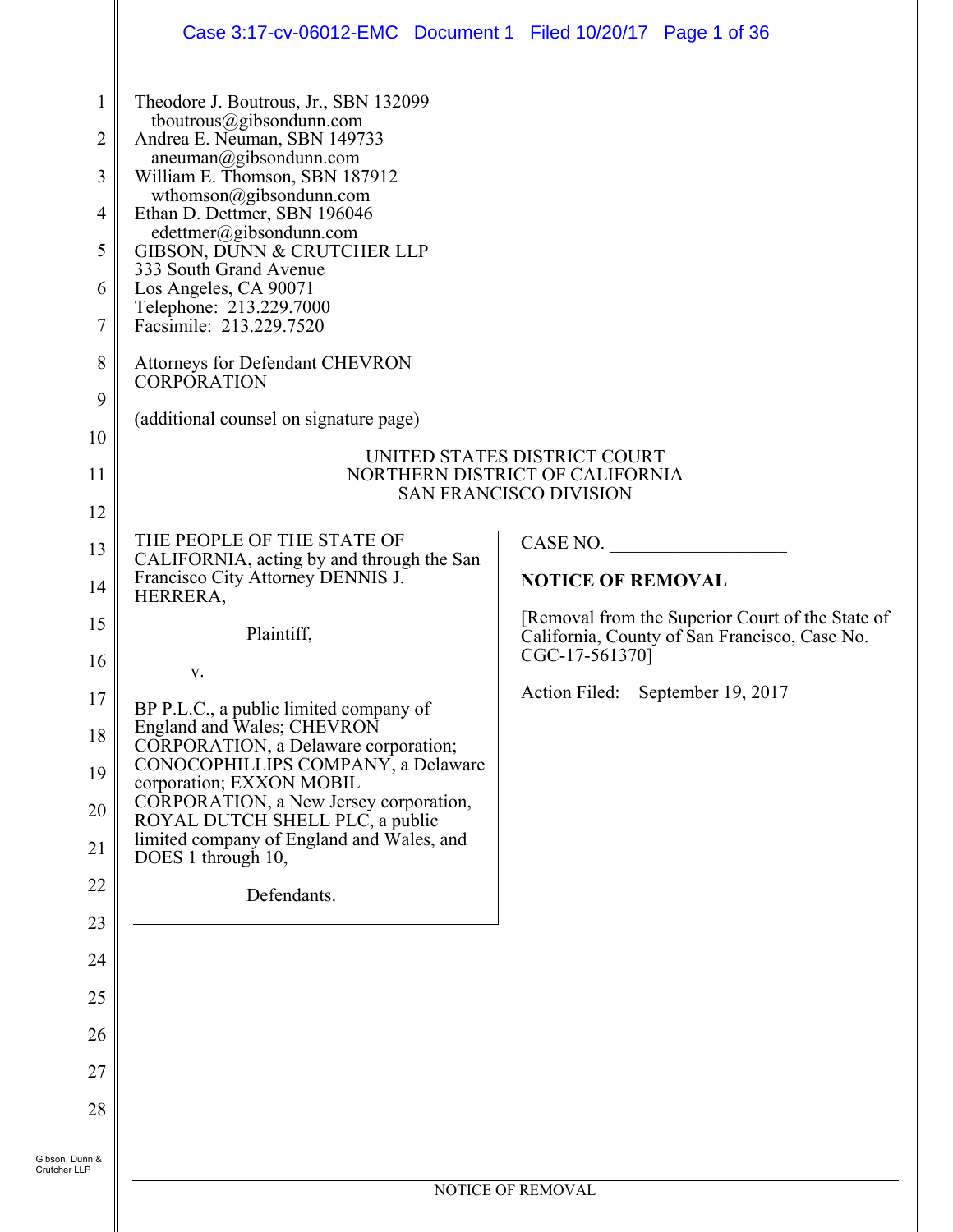# **TO THE CLERK OF THE ABOVE-TITLED COURT AND TO PLAINTIFF THE PEOPLE OF THE STATE OF CALIFORNIA, THROUGH THE SAN FRANCISCO CITY ATTOR-NEY, AND ITS COUNSEL OF RECORD:**

PLEASE TAKE NOTICE THAT Defendants BP p.l.c. ("BP"), Chevron Corporation ("Chevron"), ConocoPhillips Company ("ConocoPhillips"), Exxon Mobil Corporation ("ExxonMobil"), and Royal Dutch Shell plc ("Shell," and collectively "Defendants") remove this action—with reservation of all defenses and rights—from the Superior Court of the State of California for the County of San Francisco, Case No. CGC-17-561370, to the United States District Court for the Northern District of California pursuant to 28 U.S.C. §§ 1331, 1334, 1441(a), 1442, 1452 and 1367(a), and 43 U.S.C. § 1349(b). All named defendants join in this Notice of Removal. Consequently, without conceding that each Defendant has been properly joined and served in this action, it is clear that any and all defendants who have been properly joined and served have joined in the removal of this action.

13 14 15 16 17 18 19 20 This Court has original federal question jurisdiction under 28 U.S.C. § 1331, because the Complaint arises under federal laws and treaties, and presents substantial federal questions as well as a claim that is completely preempted by federal law. Plaintiff asserts a single claim against Defendants, but to the extent Plaintiff argues or this Court construes any part of Plaintiff's claim as being non-federal, this Court has supplemental jurisdiction under 28 U.S.C. § 1367(a) over any claims over which it does not have original federal question jurisdiction because they form part of the same case or controversy as those claims over which the Court has original jurisdiction. As set forth below, removal is proper pursuant to 28 U.S.C. §§ 1441, 1442, 1446, and 1452, and 43 U.S.C. § 1349(b).

In addition, the Complaint is legally without merit, and, at the appropriate time, Defendants will move to dismiss Plaintiff's claim pursuant to Rule 12 of the Federal Rules of Civil Procedure.

Through its Complaint, Plaintiff the People of the State of California, through the San Francisco City Attorney ("Plaintiff"), calls into question longstanding decisions by the Federal Government regarding, among other things, national security, national energy policy, environmental protection, development of outer continental shelf lands, the maintenance of a national petroleum reserve, mineral extraction on federal lands (which has produced billions of dollars for the Federal Government), and the negotiation of international agreements bearing on the development and use of fossil

1

2

3

4

5

6

7

8

9

10

11

12

21

22

23

24

25

26

27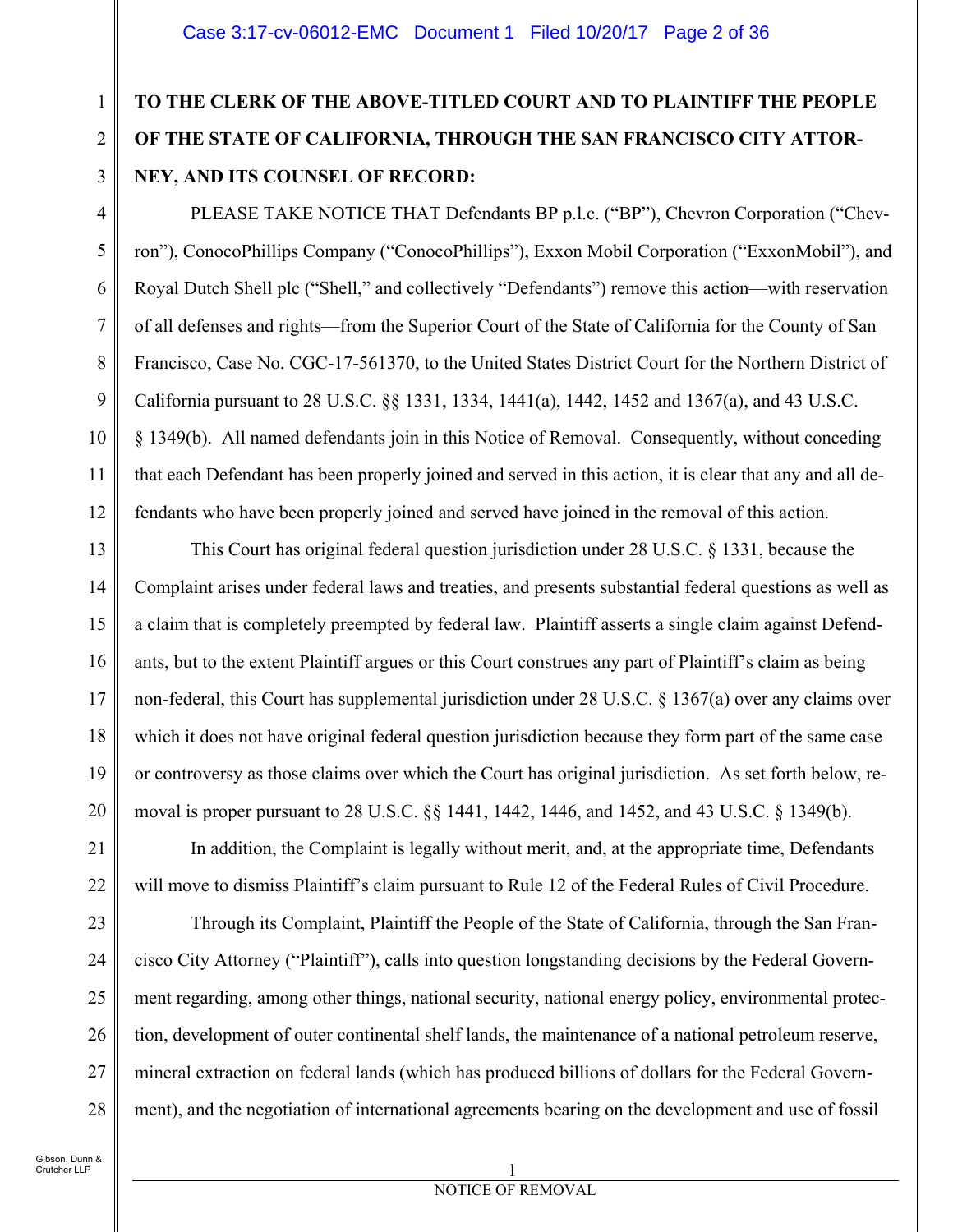### Case 3:17-cv-06012-EMC Document 1 Filed 10/20/17 Page 3 of 36

5 6 7 fuels. Several of the Defendants (and/or their affiliates, which Plaintiff improperly amalgamate with Defendants) have contracts with the Federal Government to develop and extract minerals from federal lands and to sell fuel and associated products to the Federal Government for the Nation's defense. The gravamen of the Complaint calls into question all of those Federal Government policies and seeks to force Defendants to finance an "abatement fund" to pay for "infrastructure" purportedly needed as a result of Defendants' conduct pursuant to contracts with the Federal Government or national policies to develop fossil fuel resources.

8 9 10 11 12 13 14 15 16 17 18 In the Complaint's view, a state court, on petition by a City Attorney, may effectively regulate the nationwide—and indeed, worldwide—economic activity of key sectors of the American economy, those that supply the fuels that power production and innovation, keep the lights on, and that form the basic materials from which innumerable consumer, technological, and medical devices are themselves fashioned. Though nominally asserted under state law, the Complaint puts at issue longestablished federal statutory, regulatory, and constitutional issues and frameworks. It implicates bedrock federal-state divisions of responsibility, and appropriates to itself the direction of such federal spheres as nationwide economic development, international relations, and America's national security. Reflecting the uniquely federal interests posed by greenhouse gas claims like this one, the Ninth Circuit has recognized that causes of action of the type asserted here are governed by federal common law, not state law.

The Complaint has no basis in law and is inconsistent with serious attempts to address important issues of national and international policy. Accordingly, Plaintiff's Complaint should be heard in this federal forum to protect the national interest by its prompt dismissal.

22

19

20

21

1

2

3

4

#### **I. TIMELINESS OF REMOVAL**

23 24 25 26 27 1. Plaintiff filed a Complaint against Defendants in the Superior Court for San Francisco County, California, Case No. CGC-17-561370, on September 19, 2017. All Defendants were served (or purportedly served) on or after September 21, 2017. Copies of all process, pleadings, or orders served (or purportedly served) upon Defendants are attached as Exhibits A-E to the Declaration of William E. Thomson, filed concurrently herewith.

Gibson, Dunn & .<br>Crutcher LLP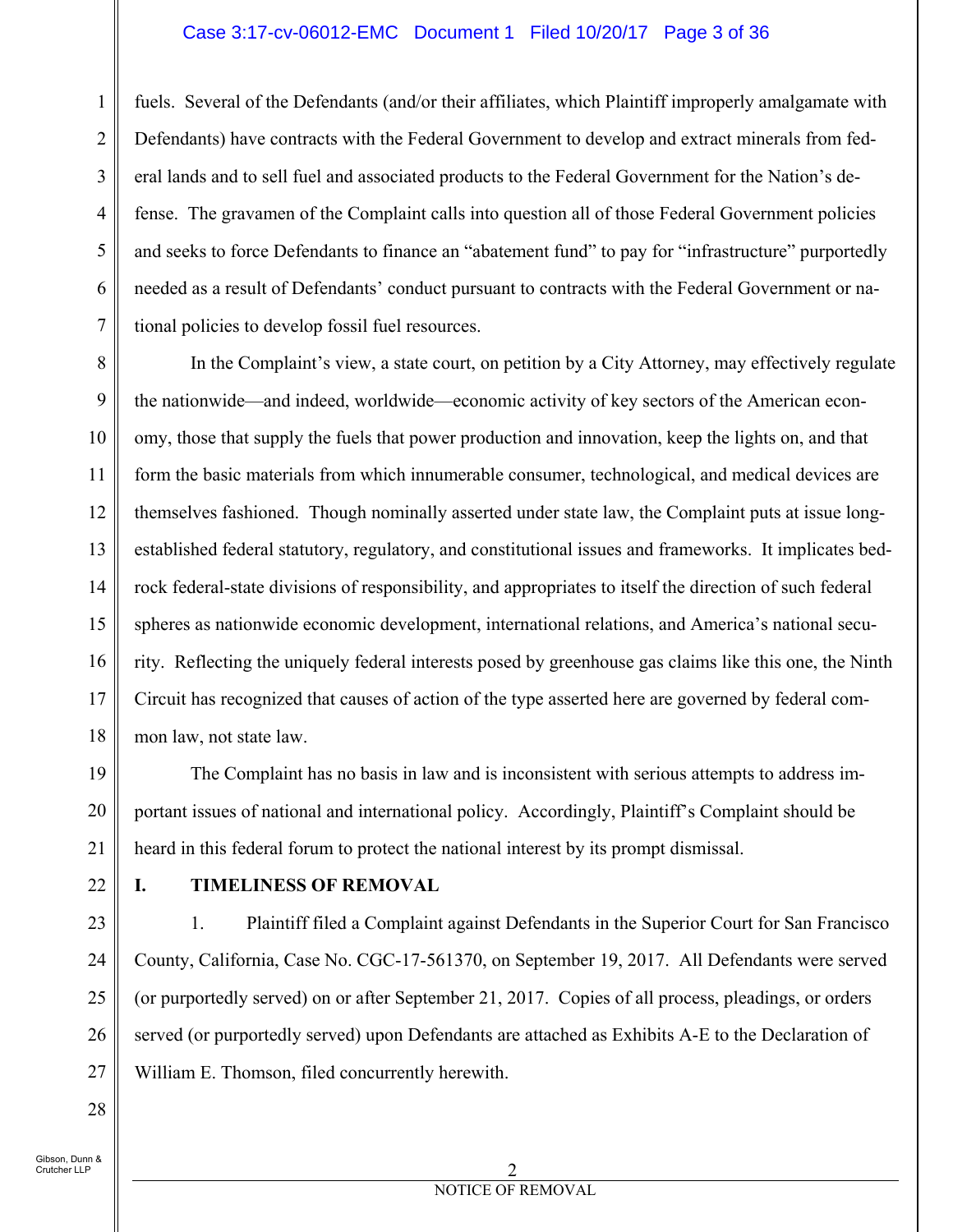1 2 3 2. This notice of removal is timely under 28 U.S.C. § 1446(b) because it is filed fewer than 30 days after service. 28 U.S.C. § 1446(b). All Defendants that have been properly joined and served as of this date join in this removal. $<sup>1</sup>$ </sup>

4

5

6

7

8

9

10

11

12

13

14

15

16

17

18

19

20

21

22

### **II. SUMMARY OF ALLEGATIONS AND GROUNDS FOR REMOVAL**

3. Plaintiff brings a claim against Defendants for alleged injuries relating to climate change, including from sea level rise. Plaintiff asserts a single cause of action for public nuisance on behalf of the People of the State of California. Plaintiff seeks a finding that Defendants are "jointly and severally liable for causing, creating, assisting in the creation of, contributing to, and/or maintaining a public nuisance," and an order requiring Defendants to pay for an "abatement fund" to "provide for infrastructure in San Francisco necessary for the People to adapt to global warming impacts such as sea level rise." Compl., Relief Requested.

4. Several Defendants will deny that any California court has personal jurisdiction and will object to the sufficiency of process and service of process, and those Defendants properly before the Court will deny any liability as to Plaintiff's claim. Defendants expressly reserve all rights in this regard. For purposes of meeting the jurisdictional requirements for removal only, however, Defendants submit that removal is proper on at least seven independent and alternative grounds.

5. *First*, the action is removable under 28 U.S.C. § 1441(a) and 28 U.S.C. § 1331 because Plaintiff's claim, to the extent that it exists, implicates uniquely federal interests and is governed by federal common law, and not state common law. *See Nat'l Farmers Union Ins. Cos. v. Crow Tribe of Indians*, 471 U.S. 847, 850 (1985). The Ninth Circuit has held that comparable claims, in which a municipality alleged that the defendants' greenhouse gas emissions led to global warming-related injuries such as coastal erosion, were governed by federal common law. *See Native Village of Kivalina v. ExxonMobil Corp.*, 696 F.3d 849, 855 (9th Cir. 2012) ("*Kivalina*"). Federal

23 24

25

26

27

28

Gibson, Dunn & Crutcher LLP

 $\overline{a}$ 1 In filing or consenting to this Notice of Removal, Defendants do not waive, and expressly preserve, their right to challenge personal jurisdiction, insufficient process, and/or insufficient service of process in any federal or state court with respect to this action. A number of Defendants contend that personal jurisdiction in California is lacking over them, that process was insufficient, and/or that service of process was insufficient, and these Defendants will move to dismiss for lack of personal jurisdiction, insufficient process, and/or insufficient service of process at the appropriate time. *See, e.g.*, *Carter v. Bldg. Material & Const. Teamsters' Union Local 216*, 928 F. Supp. 997, 1000-01 (N.D. Cal. 1996) ( $\tilde{A}$  petition for removal affects only the forum in which the action will be heard; it does not affect personal jurisdiction.").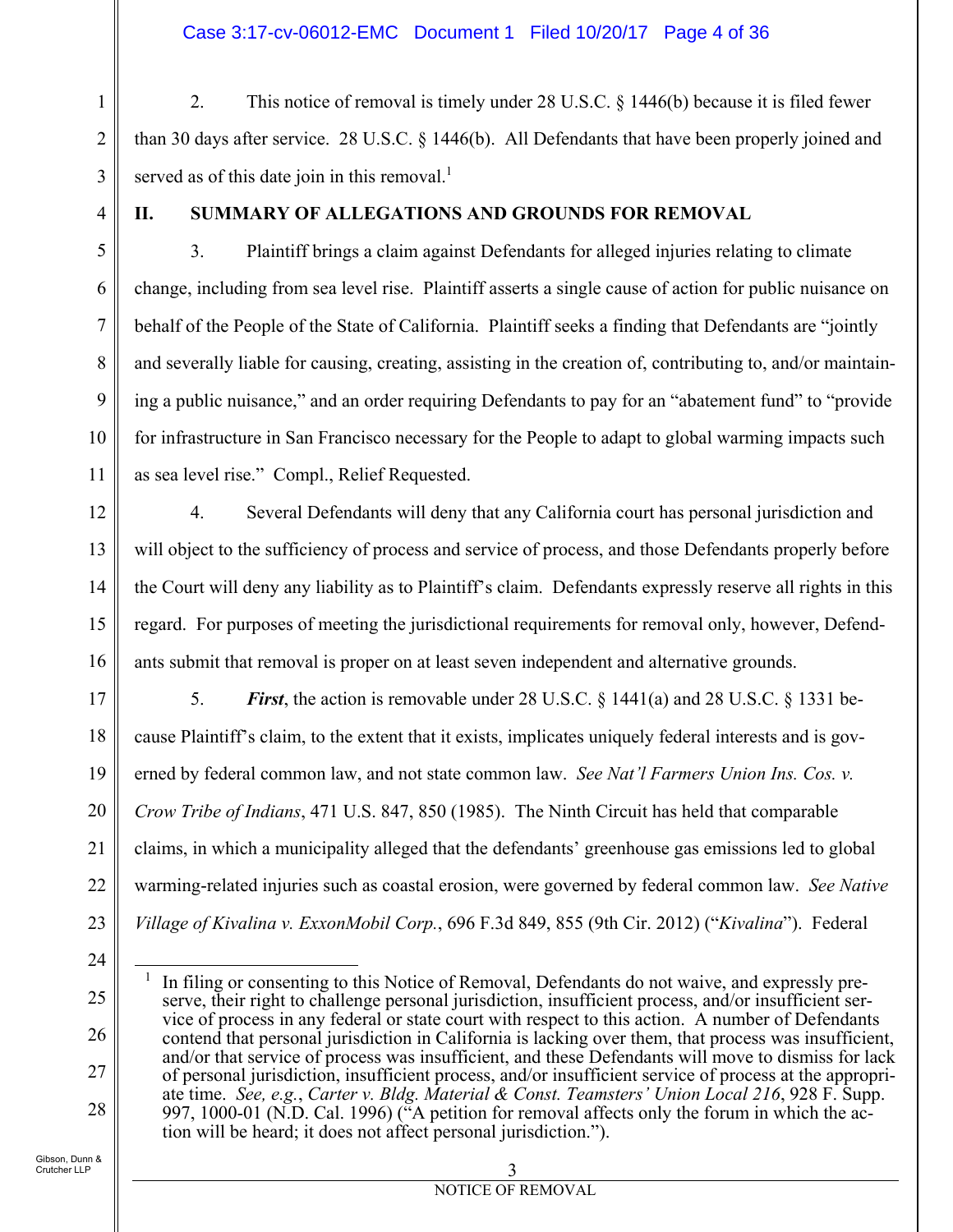#### Case 3:17-cv-06012-EMC Document 1 Filed 10/20/17 Page 5 of 36

common law applies only in those few areas of the law that so implicate "uniquely federal interests" that application of state law is affirmatively inappropriate. *See, e.g.*, *Boyle v. United Techs. Corp.*, 487 U.S. 500, 504, 507 (1988); *Am. Elec. Power Co., Inc. v. Connecticut*, 564 U.S. 410, 424 (2011) ("*AEP*") ("borrowing the law of a particular State would be inappropriate"). As a result, the Ninth Circuit's determination in *Kivalina* that federal common law applies to comparable claims of global warming-related injuries necessarily means that state law should not apply to those types of claims. Plaintiff's claim, therefore, (to the extent it exists at all) arises under federal common law, not state law, and is properly removed to this Court.

9 10 11 12 13 14 15 16 6. *Second*, removal is authorized under 28 U.S.C. § 1441(a) and 28 U.S.C. § 1331 because the action necessarily raises disputed and substantial federal questions that a federal forum may entertain without disturbing a congressionally approved balance of responsibilities between the federal and state judiciaries. *See Grable & Sons Metal Prods., Inc. v. Darue Eng'g & Mfg.*, 545 U.S. 308 (2005). In fact, the cause of action as alleged in the Complaint attacks federal policy decisions, threatens to upset longstanding federal-state relations, second-guesses policy decisions made by Congress and the Executive Branch, and skews divisions of responsibility set forth in federal statutes and the United States Constitution.

7. *Third*, removal is authorized under 28 U.S.C. § 1441(a) and 28 U.S.C. § 1331 because Plaintiff's claim is completely preempted by the Clean Air Act and/or other federal statutes and the United States Constitution, which provide an exclusive federal remedy for plaintiffs seeking stricter regulation of the nationwide and worldwide greenhouse gas emissions put at issue in the Complaint.

21 22 23 24 25 26 8. *Fourth*, this Court has original jurisdiction over this lawsuit and removal is proper pursuant to the Outer Continental Shelf Lands Act ("OCSLA"), because this action "aris[es] out of, or in connection with (A) any operation conducted on the outer Continental Shelf which involves exploration, development, or production of the minerals, or the subsoil or seabed of the outer Continental Shelf, or which involves rights to such minerals." 43 U.S.C. § 1349(b); *see also Tenn. Gas Pipeline v. Houston Cas. Ins. Co.*, 87 F.3d 150, 155 (5th Cir. 1996).

27 28 9. *Fifth*, Defendants are authorized to remove this action under 28 U.S.C. § 1442(a)(1) because, assuming the truth of Plaintiff's allegations, a causal nexus exists between their actions,

1

2

3

4

5

6

7

8

17

18

19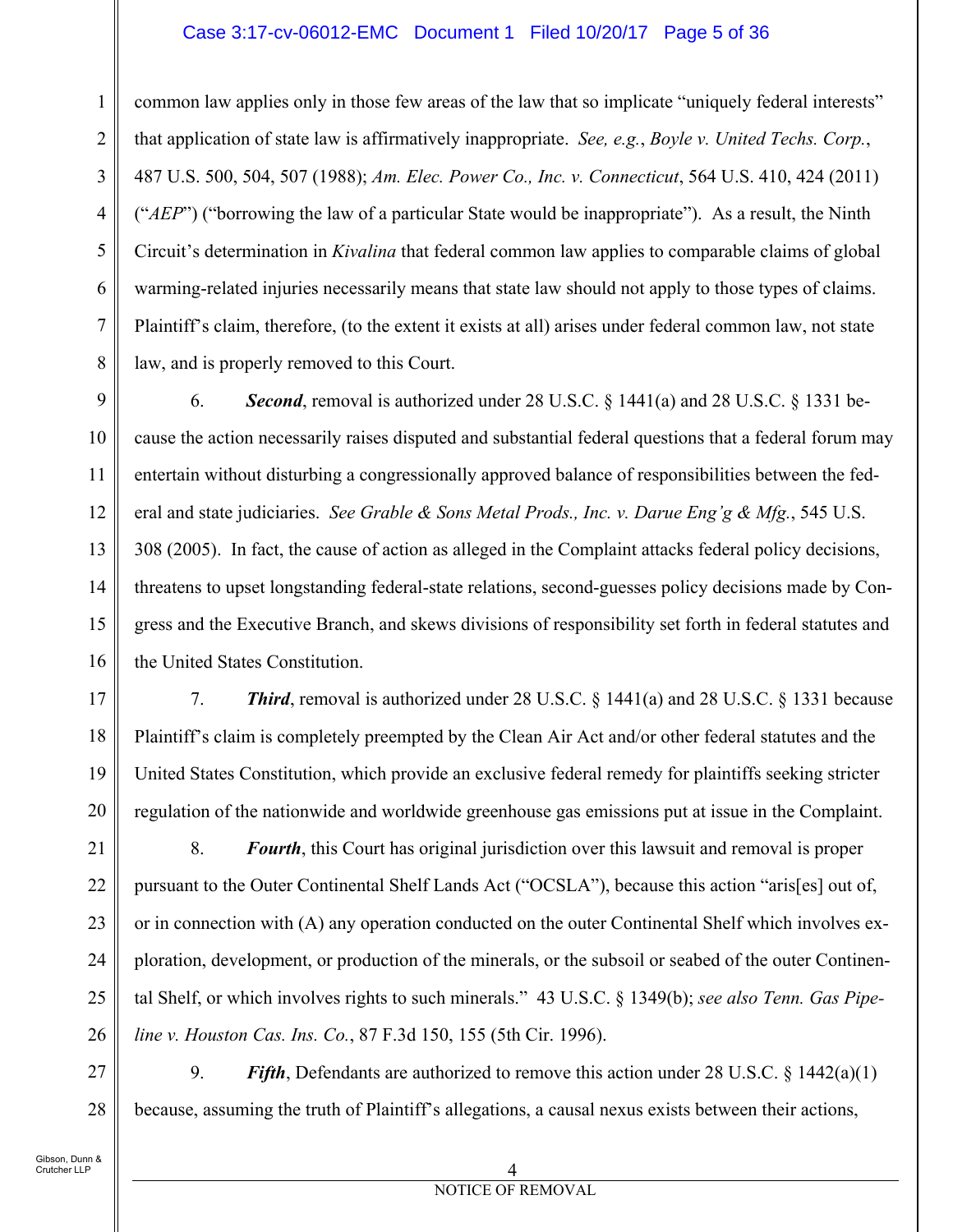### Case 3:17-cv-06012-EMC Document 1 Filed 10/20/17 Page 6 of 36

taken pursuant to a federal officer's directions, and Plaintiff's claim; they are "persons" within the meaning of the statute; and can assert several colorable federal defenses. *See Leite v. Crane Co.*, 749 F.3d 1117 (9th Cir. 2014).

10. *Sixth*, removal is authorized under 28 U.S.C. § 1441(a) and 28 U.S.C. § 1331 because Plaintiff's claim arises on federal enclaves. As such, Plaintiff's claim arises under federal-question jurisdiction and is removable to this Court. *See* U.S. Const., art. I, § 8, cl. 17; *Durham v. Lockheed Martin Corp*., 445 F.3d 1247, 1250 (9th Cir. 2006) ("Federal courts have federal question jurisdiction over tort claims that arise on 'federal enclaves.'").

8 9

1

2

3

4

5

6

7

10 11 12 13 14 15 16 17 11. *Seventh and finally***,** removal is authorized under 28 U.S.C. § 1452(a) and 28 U.S.C. § 1334(b) because Plaintiff's state-law claim is related to cases under Title 11 of the United States Code. Plaintiff alleges that Defendants (improperly defined by Plaintiff to include the conduct of Defendants' subsidiaries, *see, e.g.*, Compl ¶ 32) engaged in conduct constituting a public nuisance over many decades. Because Plaintiff's claim is predicated on historical activities of Defendants, including predecessor companies and companies that they may have acquired or with which they may have merged, and because there are hundreds, if not thousands, of non-joined necessary and indispensable parties, there are many other Title 11 cases that may be related. *See PDG Arcos, LLC v. Adams*, 436 F. App'x 739 (9th Cir. 2011).

12. For the convenience of the Court and all parties, Defendants will address each of these grounds in additional detail. Should Plaintiff challenge this Court's jurisdiction, Defendants will further elaborate on these grounds and will not be limited to the specific articulations in this Notice.

21

18

19

20

22

23

24

25

26

27

28

# **III. THIS COURT HAS FEDERAL-QUESTION JURISDICTION BECAUSE**

### **PLAINTIFF'S CLAIM ARISES, IF AT ALL, UNDER FEDERAL COMMON LAW**

13. This action is removable because Plaintiff's claim, to the extent that such claim exists, necessarily is governed by federal common law, and not state common law. 28 U.S.C. § 1331 grants federal courts original jurisdiction over "'claims founded upon federal common law as well as those of a statutory origin.'" *Nat'l Farmers Union*, 471 U.S. at 850 (quoting *Illinois v. City of Milwaukee*, 406 U.S. 91, 100 (1972) ("*Milwaukee I*")). As the Ninth Circuit explained in holding that similar claims for injuries caused by global warming were governed by federal common law, even "[p]ost-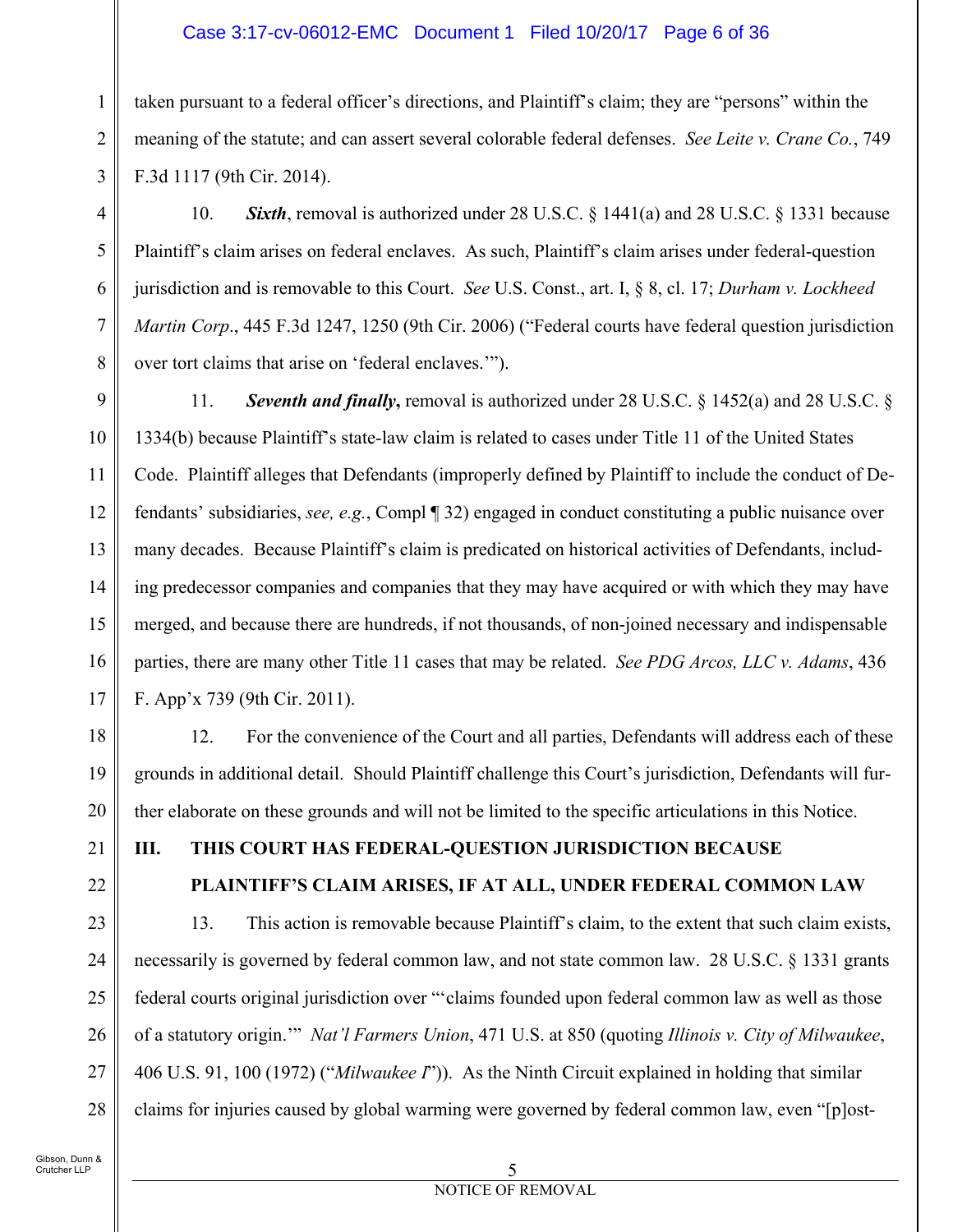#### Case 3:17-cv-06012-EMC Document 1 Filed 10/20/17 Page 7 of 36

1 2 3 4 5 6 *Erie*, federal common law includes the general subject of environmental law and specifically includes ambient or interstate air or water pollution." *Kivalina*, 696 F.3d at 855. As Plaintiff's claim arises under federal common law, this Court has federal-question jurisdiction and removal is proper. That remains true even though Plaintiff's claim in the final analysis fails to state a claim: among other deficiencies, any such federal common law claim has been displaced by the Clean Air Act. *See, e.g.*, *AEP*, 564 U.S. at 424; *Kivalina*, 696 F.3d at 856-67.

7 8 9 10 11 12 13 14 15 16 17 18 19 20 14. Though "[t]here is no federal *general* common law," *Erie R. Co. v. Tompkins*, 304 U.S. 64, 78 (1938) (emphasis added), federal common law continues to exist, and to govern, in a few subject areas in which there are "uniquely federal interests," *Boyle*, 487 U.S. at 504. *See generally*  Henry J. Friendly, *In Praise of* Erie—*and the New Federal Common Law*, 39 N.Y.U. L. Rev. 383 (1964). Such uniquely federal interests will require the application of federal common law where, for example, the issue is one that by its nature, is "within national legislative power" and there is "a demonstrated need for a federal rule of decision" with respect to that issue. *AEP*, 564 U.S. at 421 (citation omitted). Federal common law therefore applies, in the post-*Erie* era, in those discrete areas in which application of state law would be inappropriate and would contravene federal interests. *Boyle*, 487 U.S. at 504-07. The decision that federal common law applies to a particular issue thus inherently reflects a determination that state law does *not* apply. *Nat'l Audubon Soc'y v. Dep't of Water*, 869 F.2d 1196, 1204 (9th Cir. 1988); *see also City of Milwaukee v. Illinois & Michigan*, 451 U.S. 304, 312 n.7 (1981) ("*Milwaukee II*") ("[I]f federal common law exists, it is because state law cannot be used.").

21 22 23 24 25 26 27 28 15. In *Kivalina*, the Ninth Circuit held that federal common law governed a comparable suit asserting a comparable public nuisance claim due to global warming against many of these same defendants. 696 F.3d at 855. Quoting the Supreme Court's decision in *AEP*, the court reiterated that federal common law applies to "subjects within the national legislative power where Congress has so directed or where the basic scheme of the Constitution so demands." *Id.* at 855 (quoting *AEP*, 564 U.S. at 421) (citation and internal quotation marks omitted). Although Congress thus sometimes affirmatively directs the application of federal common law, the *Kivalina* court noted that, "[m]ore often, federal common law develops when courts must consider *federal* questions that are not answered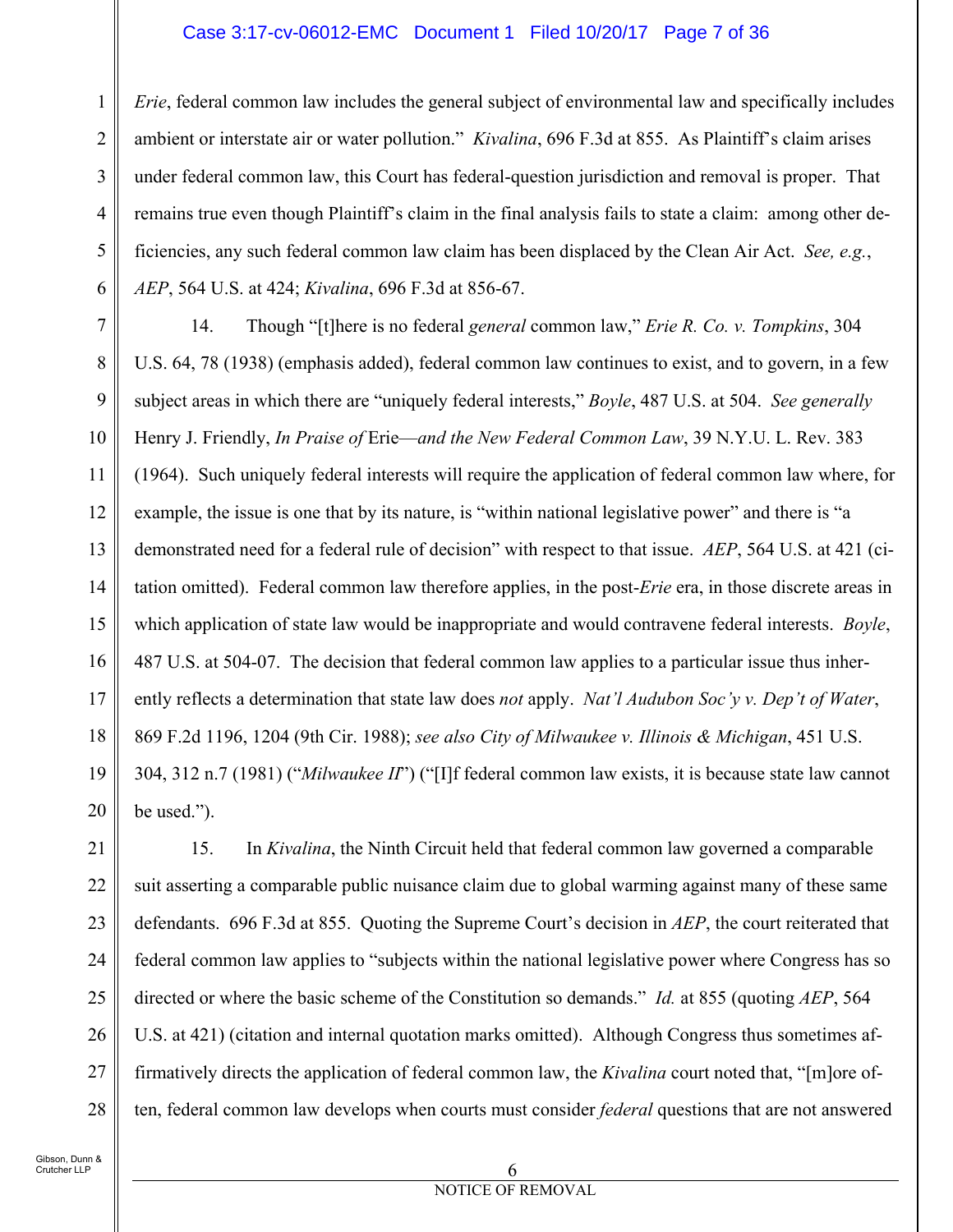### Case 3:17-cv-06012-EMC Document 1 Filed 10/20/17 Page 8 of 36

1 2 3 4 5 6 7 8 9 10 11 12 13 14 15 16 17 18 by statutes." *Id*. (emphasis added). Given that claims asserting injuries from global warming have an intrinsic interstate and transnational character, the Ninth Circuit held that such claims inherently raise federal questions and fall within the settled rule that federal common law governs "the general subject of environmental law and specifically includes ambient or interstate air and water pollution." *Id.* at 855; *see also id.* ("federal common law can apply to transboundary pollution suits" such as the plaintiff's); *AEP*, 564 U.S. at 421 ("Environmental protection is undoubtedly an area within national legislative power, [and] one in which federal courts may fill in statutory interstices."). Thus, while the Ninth Circuit had previously expressed skepticism that federal common law, as opposed to state law, would govern a *localized* claim for air pollution arising from a *specific source* within a single state, *see Nat'l Audubon Soc'y*, 869 F.2d at 1203-04, the court in *Kivalina* found that claims arising from injuries allegedly caused by *global* warming implicate interstate and, indeed, international aspects that inherently invoke uniquely federal interests and responsibilities. *See Kivalina*, 696 F.3d at 856-57; *see also Massachusetts v. EPA*, 549 U.S. 497, 498 (2007) ("The sovereign prerogatives to force reductions in greenhouse gas emissions, to negotiate emissions treaties with developing countries, and (in some circumstances) to exercise the police power to reduce motor-vehicle emissions are now lodged in the Federal Government."); *United States v. Solvents Recovery Serv.*, 496 F. Supp. 1127, 1134 (D. Conn. 1980) (describing Supreme Court jurisprudence recognizing "the strong federal interest in controlling certain types of pollution and protecting the environment").

19 20 21 22 23 24 25 26 27 28 16. Although *Kivalina* did not expressly address the viability of the plaintiff's purported alternative common law claims resting on state law (which the district court dismissed without prejudice), the *Kivalina* court's finding that federal common law applied to the municipality's global warming-related claims means that state law *cannot* be applied to such claims. The conclusion that federal common law governs an issue rests, not on a discretionary choice between federal law and state law, but on a determination that the issue is so distinctively federal in nature that application of state law to the issue would risk impairing uniquely federal interests. *Boyle*, 487 U.S. at 506-07; *see also, e.g.*, *Caltex Plastics, Inc. v. Lockheed Martin Corp*., 824 F.3d 1156, 1159-60 (9th Cir. 2016) (liability of defense contractor to third party under government contract for weapons systems implicated "uniquely federal interests" in national security that would be impaired if disparate state-law rules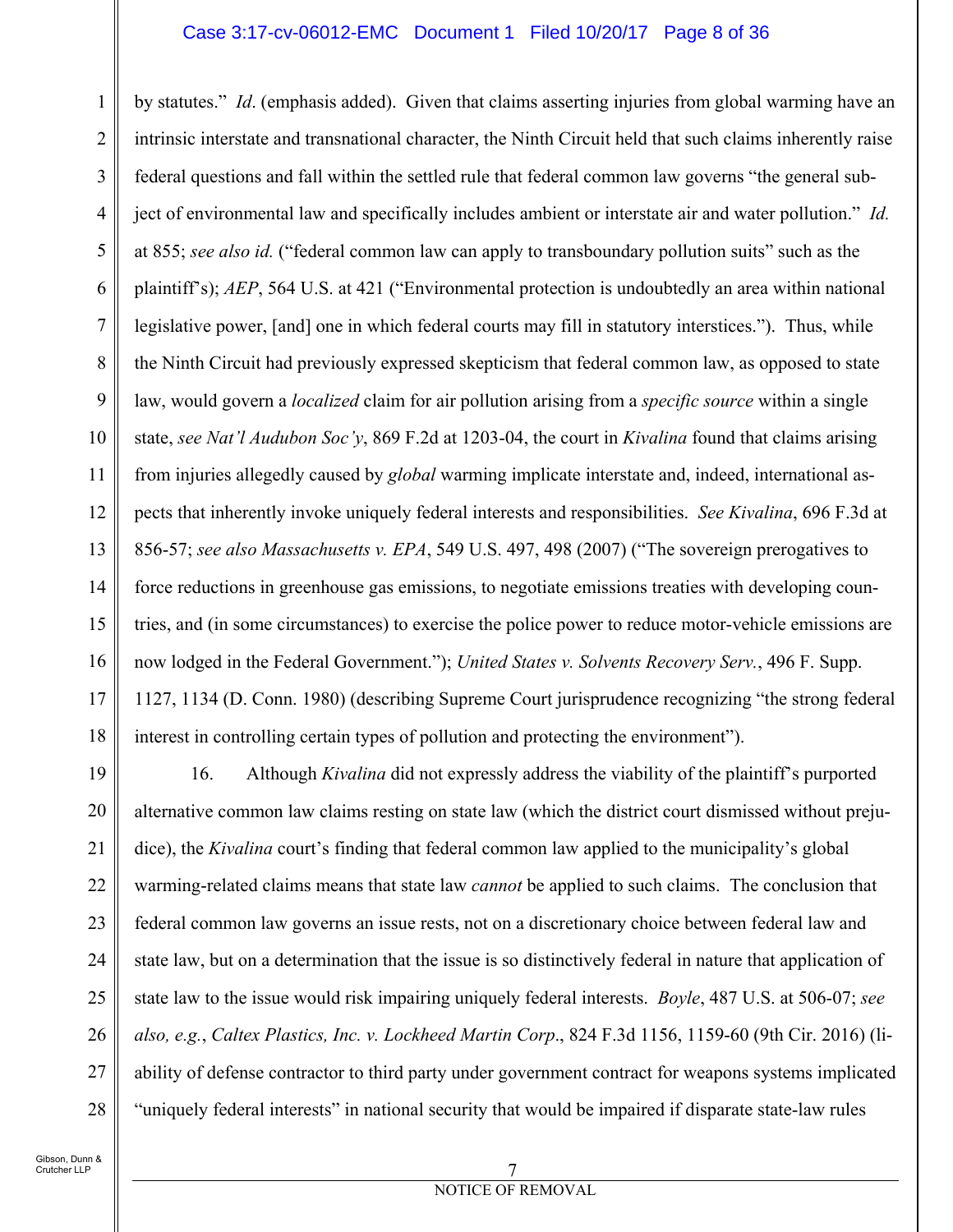#### Case 3:17-cv-06012-EMC Document 1 Filed 10/20/17 Page 9 of 36

were applied); *Nat'l Audubon Soc'y*, 869 F.3d at 1204 ("[I]t is inconsistent to argue 'that both federal and state nuisance law apply to this case. . . . [I]f federal common law exists, *it is because state law cannot be used*.'") (emphasis added).

4 5

1

2

3

6 7 8 9 10 11 12 13 14 15 16 17 18 19 17. Accordingly, the Ninth Circuit's holding in *Kivalina* that federal common law governs global warming-related tort claims such as Plaintiff's here necessarily means that state law cannot govern such claims. Although Plaintiff purports to style its public nuisance claim as arising under state law, the question of whether a particular common law claim is controlled by federal common law rather than state law is itself a question of law that is governed by federal law as set forth in *Erie* and its progeny. While Plaintiff contends that its claim arises under California law, the question of which state, if any, may apply its law to address global climate change issues is a question that is itself a matter of federal law, given the paramount federal interest in avoiding conflicts of law in connection with ambient air and water. Moreover, the law is well settled that, in determining whether a case arises under federal law and is properly removable, the Plaintiff's proffered position on a question of law is not entitled to any deference but is instead subject to independent and *de novo* review by the court. *See, e.g.*, *United States v. California*, 932 F.2d 1346, 1349 (9th Cir. 1991) ("The issue of whether state or federal [common] law governs is a question of law and is reviewable de novo."); *Flagstaff Med. Ctr., Inc. v. Sullivan*, 962 F.2d 879, 884, 889-91 (9th Cir. 1992) (same); *see also Provincial Gov't of Marinduque v. Placer Dome, Inc.*, 582 F.3d 1083, 1086-87 (9th Cir. 2009) (applying de novo review to removal based on federal common law).

20 21 22 23 24 25 26 27 28 18. The extent to which the global warming-related tort claims in this case and in *Kivalina* would impair uniquely federal interests is confirmed by comparing these inherently interstate and transnational claims to the more localized pollution claims that the Ninth Circuit in *National Audubon* held were governed by state law. In *National Audubon*, the claims at issue involved a challenge to the Los Angeles Department of Water and Power's diversion of "four freshwater streams that would otherwise flow into Mono Lake." 869 F.2d at 1198. This discrete conduct in California allegedly exposed part of Mono Lake's lake bed, increased the lake's "salinity and ion concentration," and led to "air pollution in the form of alkali dust storms from the newly exposed lake bed." *Id*. at 1198- 99. The Ninth Circuit held that the allegation that some of the dust reached Nevada was not enough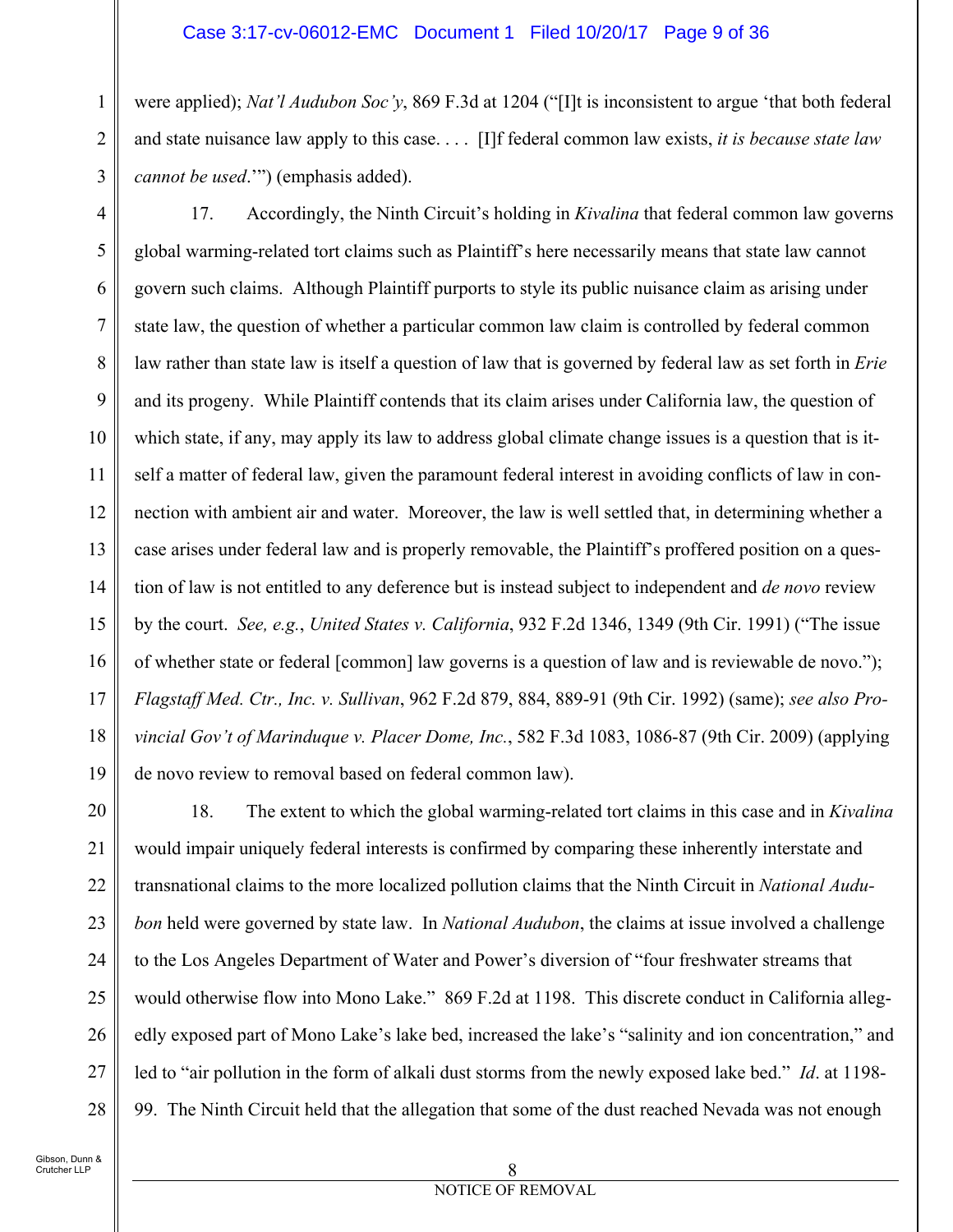### Case 3:17-cv-06012-EMC Document 1 Filed 10/20/17 Page 10 of 36

1 2 3 4 5 6 7 to show that the case involved the sort of "interstate dispute previously recognized as requiring resolution under federal law," such that it was "inappropriate for state law to control." *Id*. at 1204. Given their essentially localized nature, the claims involved only a "domestic dispute" that did not fit within the interstate paradigms that the Supreme Court had to that point recognized as properly governed by federal common law. *Id*. at 1205; *cf*. *Int'l Paper Co. v. Ouellette*, 479 U.S. 481, 497-98 (1987) (holding that New York law applied to pollution claims arising from discharges from a lakeside New York business, even though those effluents flowed to Vermont side of the lake and caused injury there).

8 9 10 11 12 13 14 15 16 17 18 19 20 21 22 23 24 25 26 19. In light of the federal nature of the issues raised by global warming, as described in *AEP* and in *Massachusetts v. EPA*, the *Kivalina* court correctly reached a different conclusion with respect to global warming-related tort claims such as the one presented here. Because (as Plaintiff alleges,  $e.g.,$  Compl.  $\P$ [4, 10) global warming occurs only as the result of the undifferentiated accumulated emissions of all emitters in the world over an extended period of time, any judgment as to the reasonableness of particular emissions, or as to their causal contribution to the overall phenomenon of global warming, inherently requires an evaluation at an interstate and, indeed, transnational level. Thus, even assuming that state tort law may properly address local source emissions within that specific state, the imposition of tort liability for allegedly unreasonably contributing to *global* warming would require an overarching consideration of *all* of the emissions traceable to sales of Defendants' (and/or the sales of their affiliates, which Plaintiff improperly amalgamates with Defendants) products in each of the states, and, in fact, in the more than 190 nations of the world. Given the Federal Government's exclusive authority over foreign affairs and foreign commerce, and its preeminent authority over interstate commerce, tort claims concerning global warming directly implicate uniquely federal interests, and a patchwork of 50 states' common law rules cannot properly be applied to such claims without impairing those interests. Indeed, the Supreme Court expressly held in *AEP* that in cases like this, "borrowing the law of a particular State would be inappropriate." 564 U.S. at 422. Such global warming-related tort claims, to the extent they exist, are therefore governed by federal common law. *Kivalina*, 696 F.3d at 855-56.

27 28 20. Under the principles set forth above, Plaintiff's claim, to the extent it exists at all, is governed by federal common law. The gravamen of Plaintiff's claim is that "Defendants' cumulative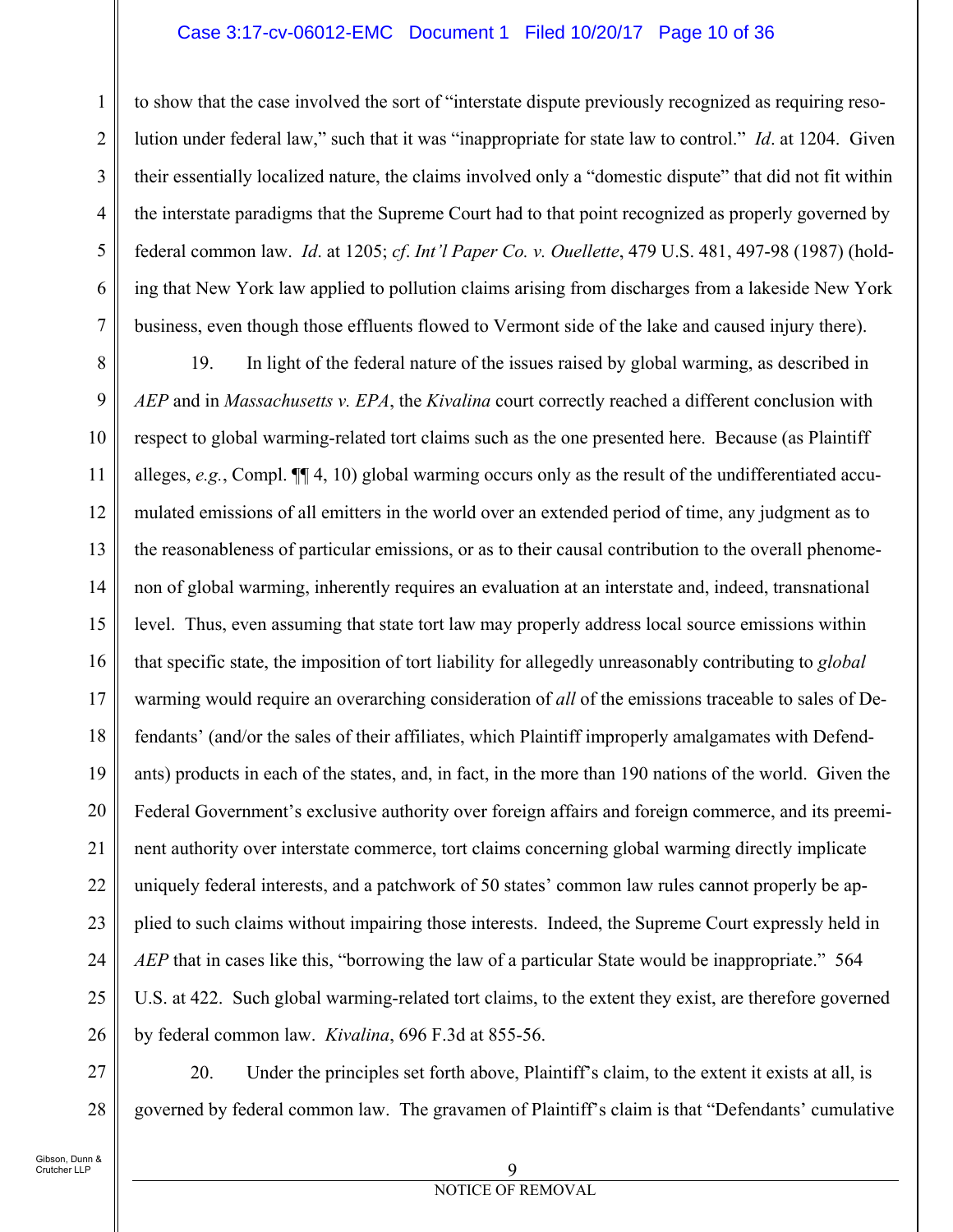#### Case 3:17-cv-06012-EMC Document 1 Filed 10/20/17 Page 11 of 36

1 2 3 4 5 6 7 8 9 10 11 12 13 14 15 16 17 18 19 20 production of fossil fuels over many years places each of them among the top sources of global warming pollution in the world," and that such production of fossil fuels has contributed to global climate change. Compl. ¶ 10; *see also, e.g.*, *id.* ¶¶ 51, 53. Plaintiff alleges that "Defendants have produced such vast quantities of fossil fuels that they are five of the ten largest producers in all of history," *id.* ¶ 53, and that "[o]ngoing and future warming caused by past and ongoing use of massive quantities of fossil fuels will cause increasingly severe harm to San Francisco through accelerating sea level rise," *id.* ¶ 51. As evident from the term "global warming" itself, both the causes and the injuries Plaintiff identifies are not constrained to particular sources, cities, counties, or even states, but rather implicate inherently national and international interests, including treaty obligations and federal and international regulatory schemes. *See id.* ¶ 8 (describing alleged global warming-related effects in Greenland and Antarctica), ¶ 10 (describing Defendants as five of top ten "largest producers of fossil fuels *worldwide* from the mid Nineteenth Century to present") (emphasis added); *see also, e.g.*, *Massachusetts*, 549 U.S. at 509, 523-24 (describing Senate rejection of the Kyoto Protocol because emissions-reduction targets did not apply to "heavily polluting nations such as China and India," and EPA's determination that predicted magnitude of future Chinese and Indian emissions "offset any marginal domestic decrease"); *AEP*, 564 U.S. at 427-29 (describing regulatory scheme of the Clean Air Act and role of the EPA); *see also* The White House, Statement by President Trump on the Paris Climate Accord (June 1, 2017), *available at* https://www.whitehouse.gov/the-press-office/2017/06/01/statement-president-trump-paris-climate-accord (announcing United States withdrawal from Paris Climate Accord based on financial burdens, energy restrictions, and failure to impose proportionate restrictions on Chinese emissions).

28

21. Indeed, the Complaint itself demonstrates that the unbounded nature of greenhouse gas emissions, diversity of sources, and magnitude of the attendant consequences have catalyzed myriad federal and international efforts to understand and address such emissions. *See, e.g.*, Compl*.* ¶¶ 42-48. The paramount federal interest in addressing the worldwide effect of greenhouse gas emissions is manifested in the regulatory scheme set forth in the Clean Air Act as construed in *Massachusetts v. EPA*. *See AEP*, 564 U.S. at 427-29. Federal legislation regarding greenhouse gas emissions reflects the understanding that "[t]he appropriate amount of regulation in any particular greenhouse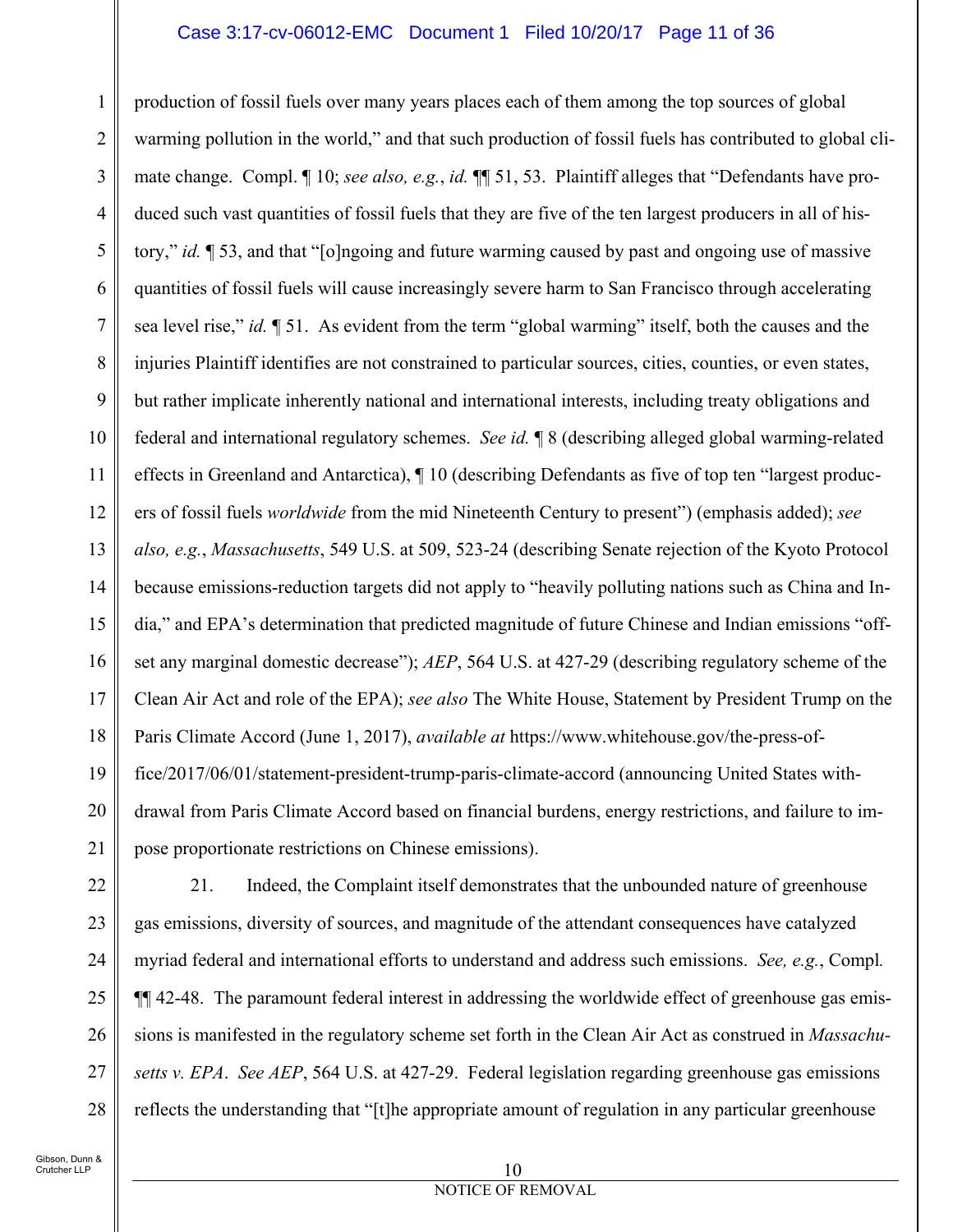### Case 3:17-cv-06012-EMC Document 1 Filed 10/20/17 Page 12 of 36

1 2 3 4 5 6 7 8 9 10 gas-producing sector cannot be prescribed in a vacuum: as with other questions of national or international policy, informed assessment of competing interests is required. Along with the environmental benefit potentially achievable, our Nation's energy needs and the possibility of economic disruption must weigh in the balance." *Id.* at 427. As a "question[] of national or international policy," the question of what is a reasonable amount of greenhouse gas emissions that underlies Plaintiff's claim implicates inherently federal concerns and is therefore governed by federal common law. *See id.*; *see also Milwaukee II*, 451 U.S. at 312 n.7 ("[I]f federal common law exists, it is because state law cannot be used.").Because common law claims that rest on injuries allegedly caused by global warming implicate uniquely federal interests, such claims (to the extent they exist at all) must necessarily be governed by federal common law. This Court therefore has original jurisdiction over this action.

- 11
- 12

## **IV. THE ACTION IS REMOVABLE BECAUSE IT RAISES DISPUTED AND SUBSTANTIAL FEDERAL ISSUES.**

13 14 15 16 17 18 19 20 21 22 23 22. "Except as otherwise expressly provided by Act of Congress, any civil action brought in a State court of which the district courts of the United States have original jurisdiction, may be removed . . . to the district court of the United States for the district and division embracing the place where such action is pending." 28 U.S.C. § 1441(a). Federal district courts, in turn, "have original jurisdiction of all civil actions arising under the Constitution, laws, or treaties of the United States." 28 U.S.C. § 1331. The Supreme Court has held that suits apparently alleging only state-law causes of action nevertheless "arise under" federal law if the "state-law claim[s] necessarily raise a stated federal issue, actually disputed and substantial, which a federal forum may entertain without disturbing any congressionally approved balance of federal and state judicial responsibilities." *Grable*, 545 U.S. at 314. Applying this test "calls for a common-sense accommodation of judgment to the kaleidoscopic situations that present a federal issue." *Id.* at 313.

24

25

26

27

28

23. Plaintiff's Complaint attempts to undermine and supplant federal regulation of greenhouse gas emissions and hold a national industry responsible for the alleged consequences of rising ocean levels allegedly caused by global climate change. There is no question that Plaintiff's claim raises a "federal issue, actually disputed and substantial," for which federal jurisdiction would not upset "any congressionally approved balance of federal and state judicial responsibilities."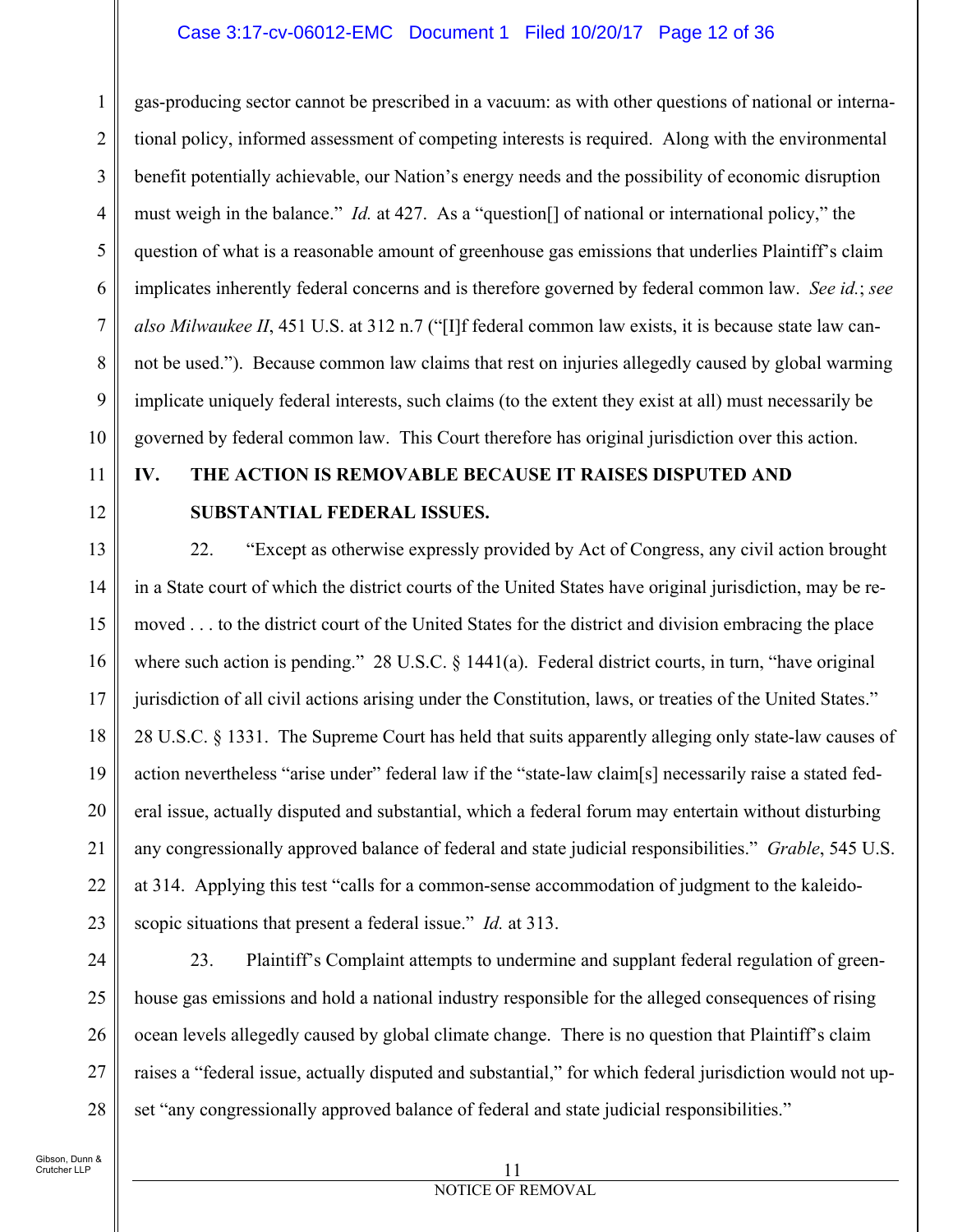#### Case 3:17-cv-06012-EMC Document 1 Filed 10/20/17 Page 13 of 36

5 24. The issues of greenhouse gas emissions, global warming, and sea level rise are not unique to San Francisco, the State of California, or even the United States. Yet what the Complaint attempts to do is to supplant and undermine decades of national energy, economic development, and federal environmental protection and regulatory policies by prompting a California state court to order massive payments into an "abatement" fund based on a cause of action that is contrary to the federal regulatory scheme.

7 8 9 10 11 12 13 25. Plaintiff's cause of action depends on the resolution of disputed and substantial federal questions in light of complex national considerations. Indeed, "the scope and limitations of a complex federal regulatory framework are at stake in this case. And disposition of whether that framework may give rise to state law claims as an initial matter will ultimately have implications for the federal docket one way or the other." *Bd. of Comm'rs of Se. La. Flood Protection Auth. v. Tenn. Gas Pipeline Co*, 850 F.3d 714, 723 (5th Cir. 2017) (cert. petition pending) ("*Flood Protection Authority*").

14 15 16 17 18 19 20 21 22 23 24 25 26 27 26. Under federal law, federal agencies must "assess both the costs and benefits of [an] intended regulation and, recognizing that some costs and benefits are difficult to quantify, propose or adopt a regulation only upon a reasoned determination that the benefits of the intended regulation justify its costs." Executive Order 12866, 58 Fed. Reg. 190. Under California law, were it to apply, a nuisance claim requires a plaintiff to prove that the defendant's conduct is "unreasonable": in other words, "the gravity of the harm [must] outweigh[] the social utility of the defendant's conduct." *San Diego Gas & Elec. Co. v. Superior Ct.*, 13 Cal. 4th 893, 938 (1996). Plaintiff alleges that Defendants, through their national and, indeed, global activities of "produc[ing] and promot[ing]" fossil fuels, "ha[ve] caused, created, assisted in the creation of, contributed to, and/or maintained and continue[] to cause, create, assist in the creation of, contribute and/or maintain to global warming-induced sea level rise, a public nuisance in San Francisco." Compl. ¶ 96; *see also id.* ¶ 10. Plaintiff alleges that "Defendants' conduct constitutes a substantial and unreasonable interference with and obstruction of public rights and property, including, *inter alia*, the public rights to health, safety, and welfare of San Francisco residents and other citizens." *Id.* ¶ 96.

28

1

2

3

4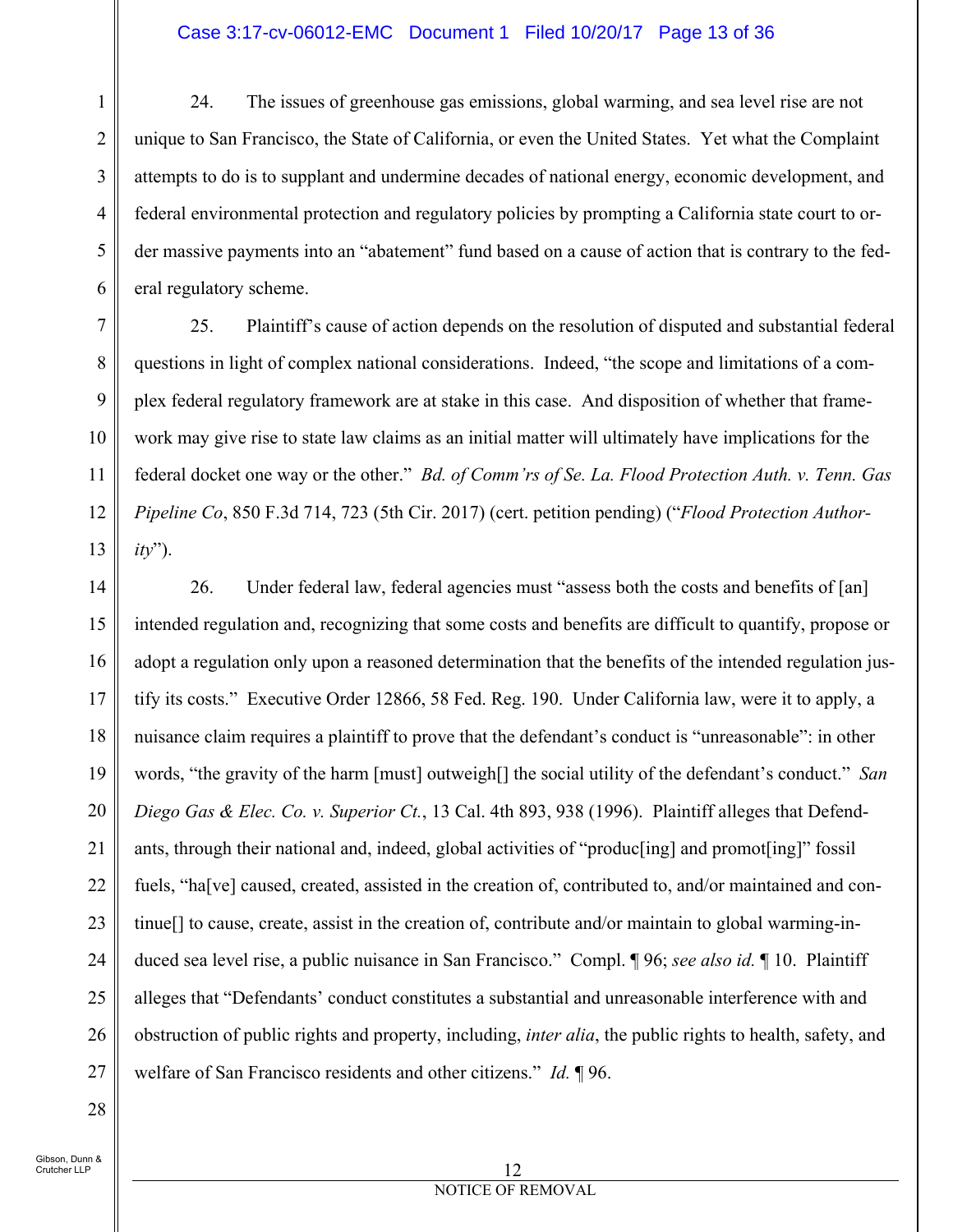### Case 3:17-cv-06012-EMC Document 1 Filed 10/20/17 Page 14 of 36

1 2 3 4 5 6 7 8 9 10 11 12 13 14 15 16 27. But Congress has directed a number of federal agencies to regulate Defendants' conduct, and in doing so to conduct the same analysis of benefits and impacts that Plaintiff would have the state court undertake in analyzing Plaintiff's claim. The benefits and harms of Defendants' conduct are broadly distributed throughout the Nation, to all residents as well as all state and government entities. Given this diffuse and broad impact, Congress has acted through a variety of federal statutes—primarily but not exclusively the Clean Air Act—to strike the balance between energy extraction and production and environmental protections. *See* Clean Air Act, 42 U.S.C. § 7401(c) (Congressional statement that the goal of the Clean Air Act is "to encourage or otherwise promote reasonable Federal, State, and local governmental actions . . . for pollution prevention"); *see also, e.g.*, Energy Reorganization Act of 1974, 42 U.S.C. § 5801 (Congressional purpose to "develop, and increase the efficiency and reliability of use of, all energy sources" while "restoring, protecting, and enhancing environmental quality"); Mining and Minerals Policy Act, 30 U.S.C. § 1201 (Congressional purpose to encourage "economic development of domestic mineral resources" balanced with "environmental needs"); Surface Mining Control and Reclamation Act, 30 U.S.C. § 1201 (Congressional findings that coal mining operations are "essential to the national interest" but must be balanced by "cooperative effort[s] . . . to prevent or mitigate adverse environmental effects").

17 18 19 20 21 22 23 24 25 26 27 28. The question of whether the federal agencies charged by Congress to balance energy and environmental needs for the entire Nation have struck that balance in an appropriate way is "inherently federal in character" and gives rise to federal question jurisdiction. *Buckman Co. v. Plaintiffs' Legal Comm.*, 531 U.S. 341, 347 (2001); *see also Pet Quarters, Inc. v. Depository Trust & Clearing Corp.*, 559 F.3d 772, 779 (8th Cir. 2009) (affirming federal question jurisdiction where claims implicated federal agency's acts implementing federal law); *Bennett v. Southwest Airlines Co.*, 484 F.3d 907, 909 (7th Cir. 2007) (federal removal under *Grable* appropriate where claims were "a collateral attack on the validity of" agency action under a highly reticulated regulatory scheme). Adjudicating this claim in federal court, including whether a private right of action is even cognizable, is appropriate because the relief sought by Plaintiff would necessarily undermine and alter the regulatory regime designed by Congress, impacting residents of the Nation far outside the state court's ju-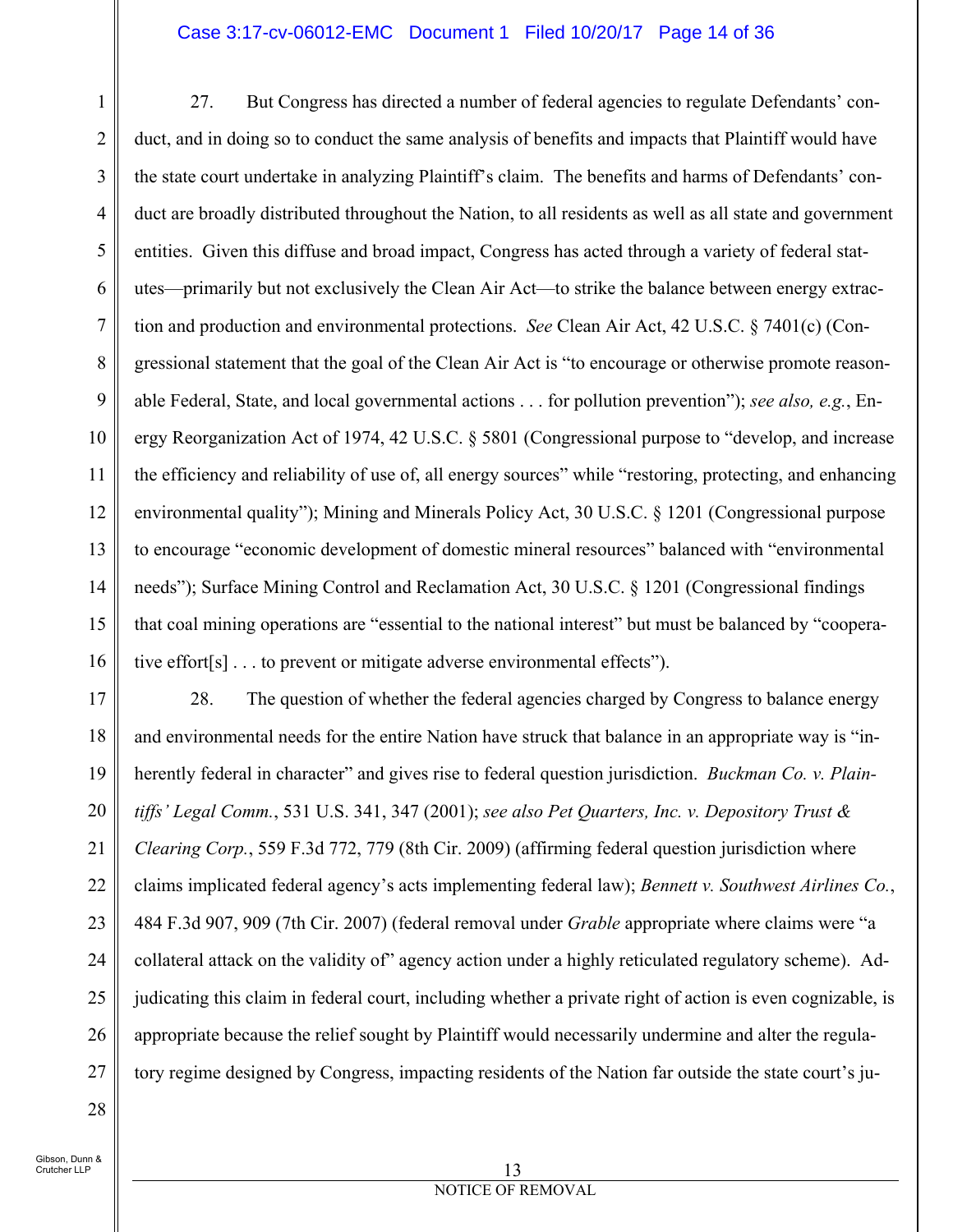#### Case 3:17-cv-06012-EMC Document 1 Filed 10/20/17 Page 15 of 36

risdiction. *See, e.g.*, *Grable*, 545 U.S. at 312 (claims that turn on substantial federal questions "justify resort to the experience, solicitude, and hope of uniformity that a federal forum offers on federal issues"); *West Virginia ex rel. McGraw v. Eli Lilly & Co.*, 476 F. Supp. 2d 230, 234 (E.D.N.Y. 2007) (removal under *Grable* is appropriate where state common law claims implicate "an intricate federal regulatory scheme . . . requiring some degree of national uniformity in interpretation").

6 7 8 9 10 11 12 13 14 15 16 17 18 19 20 21 22 23 24 25 26 27 29. The Complaint also calls into question Federal Government decisions to contract with defendants for the extraction, development, and sale of fossil fuel resources on federal lands. Such national policy decisions have expanded fossil fuel production and use, and produced billions of dollars in revenue to the federal treasury. Available, affordable energy is fundamental to economic growth and prosperity generally, as well as to national security and other issues that have long been the domain of the Federal Government. Yet, Plaintiff's claim requires a determination that the complained-of conduct—the lawful activity of placing fossil fuels into the stream of interstate and foreign commerce and promoting the use of those products—is unreasonable, and that determination raises a policy question that, under the Constitution and the applicable statutes, treaties, and regulations, is a federal question. *See In re Nat'l Sec. Agency Telecommc'ns*, 483 F. Supp. 2d 934, 943 (N.D. Cal. 2007) (holding that removal jurisdiction existed over case that implicated state-secrets privilege because "the privilege is 'not only a contested federal issue, but a substantial one,' for which there is 'a serious federal interest in claiming the advantages thought to be inherent in a federal forum'" (quoting *Grable*, 545 U.S. at 313)). The cost-benefit analysis required by the claim asserted in the Complaint would thus necessarily entail a usurpation by the state court of the federal regulatory structure of an essential, national industry. "The validity of [Plaintiff's] claim would require that conduct subject to an extensive federal permitting scheme is in fact subject to implicit restraints that are created by state law." *Flood Control Authority*, 850 F.3d at 724; *see also Bader Farms, Inc. v. Monsanto Co.*, No. 16-cv-299, 2017 WL 633815, at \*3 (E.D. Mo. Feb. 16, 2017) ("Count VII is in a way a collateral attack on the validity of APHIS's decision to deregulate the new seeds."); *Bennett*, 484 F.3d at 909 (holding that federal removal is proper under *Grable* "when the state proceeding amounted to a collateral attack on a federal agency's action").

28

1

2

3

4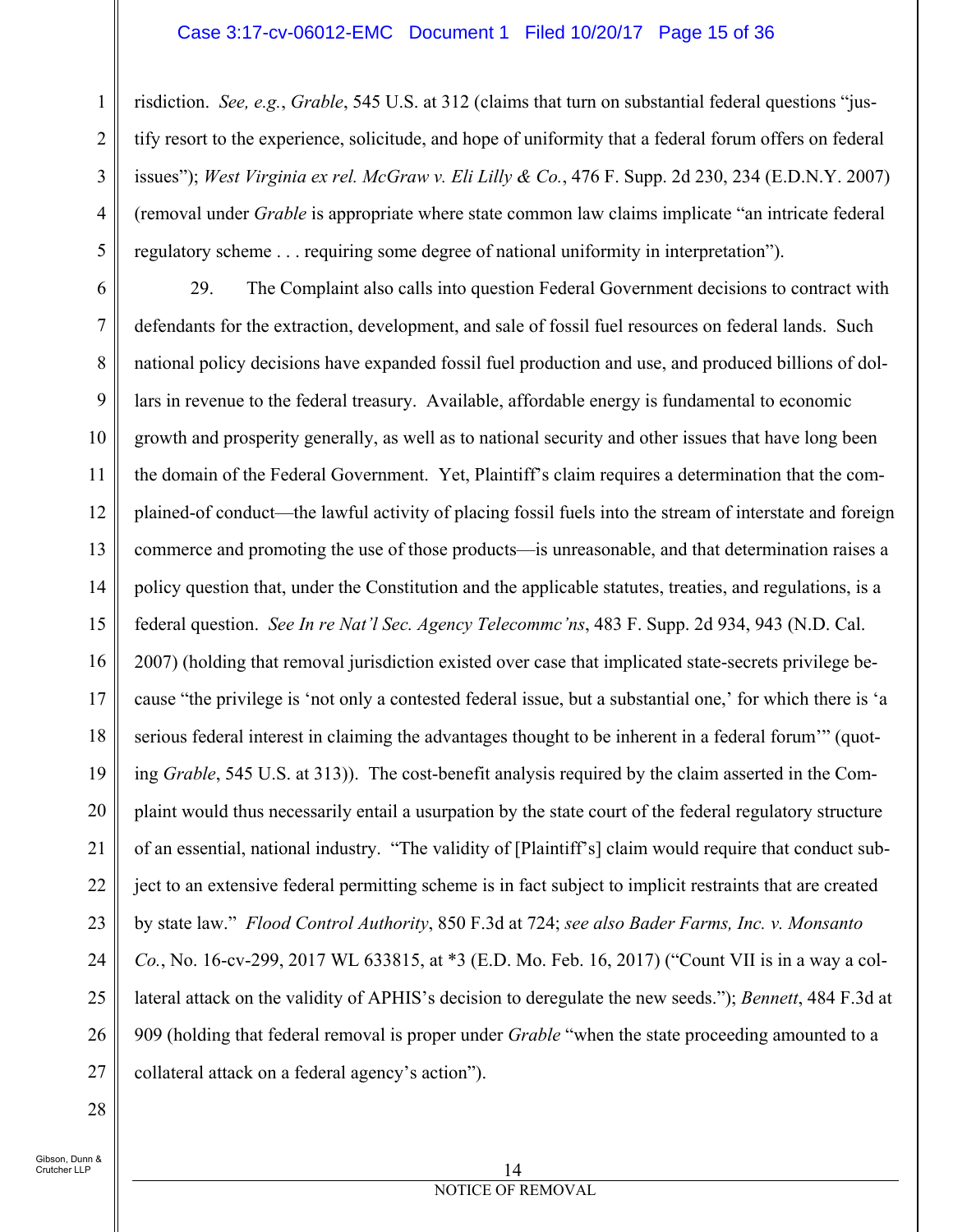#### Case 3:17-cv-06012-EMC Document 1 Filed 10/20/17 Page 16 of 36

30. Plaintiff's claim also necessarily implicates substantial federal questions by alleging that Defendants have waged a "public relations campaign . . . to deny and discredit the mainstream scientific consensus on global warming, downplay the risks of global warming, and even to launch unfounded attacks on the integrity of leading climate scientists" in order to "increase sales," "protect market share," and, ultimately, avoid regulation and payments for abatement. Compl. ¶¶ 6-7.

6 7 8 9 10 11 12 13 14 15 16 17 18 19 31. To show causation, Plaintiff must establish that the government and public were misled *and* would have adopted different energy and climate policies and consumption patterns absent the alleged misrepresentations. Such determinations would require a court to construe federal regulatory decision-making standards, and determine how federal regulators would have applied those standards under counterfactual circumstances. *See id.* ¶¶ 7-8 ("The purpose of all this promotion of fossil fuels and efforts to undermine mainstream climate science was, like all marketing, to increase sales and to protect market share. It succeeded. And now it will cost of billions of dollars to build sea walls and other infrastructure to protect human safety and public and private property in San Francisco from global warming-induced sea level rise."); *id.*¶ 57 (alleging that the purpose of promoting fossil fuel use was to "foist onto the public the costs of abating and adapting to the public nuisance of global warming"); *see also Flood Protection Authority*, 850 F.3d at 723 (finding necessary and disputed federal issue in plaintiffs' state-law tort claims because they could not "be resolved without a determination whether multiple federal statutes create a duty of care that does not otherwise exist under state law").

20 21 22 23 24 25 26 27 28 32. Plaintiff's Complaint, which requests equitable relief requiring Defendants to pay potentially "billions" into an abatement fund to address rising sea levels—despite Defendants' uncontested compliance with state and federal law—necessarily implicates numerous other disputed and substantial federal issues. Beyond the strictly jurisdictional character of the points addressed above and herein, it is notable that this litigation places at issue multiple significant federal issues, including but not limited to: (1) whether Defendants can be held liable consistent with the First Amendment for purportedly "engag[ing] in large-scale, sophisticated advertising and public relations campaigns" that Plaintiff alleges misled the public and displaced the costs of responding to climate change (Compl. ¶ 5); (2) whether a state court may hold Defendants liable for conduct that was global in

1

2

3

4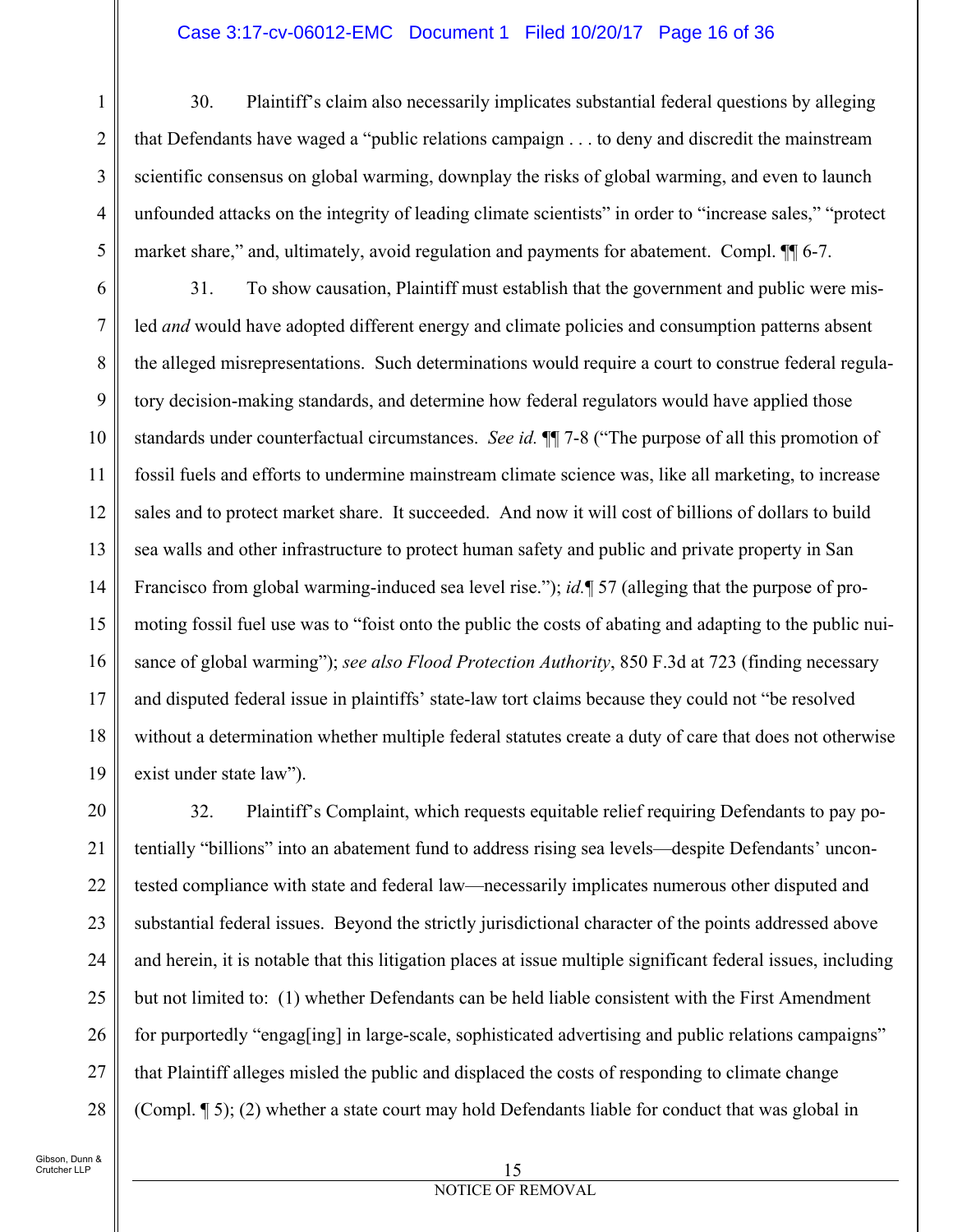#### Case 3:17-cv-06012-EMC Document 1 Filed 10/20/17 Page 17 of 36

1 2 3 4 5 6 7 8 9 10 11 12 13 14 15 16 17 18 19 scale (production of fossil fuels), that allegedly produced effects that are global in scale (increased CO2 levels and rising sea levels), and on that basis, order Defendants to finance an "abatement fund" to address these global impacts, consistent with the constitutional principles limiting the jurisdictional and geographic reach of state law and guaranteeing due process; (3) whether fossil fuel *producers*  may be held liable, consistent with the Due Process Clause, for climate change when it is the combustion of fossil fuels—including by the City of San Francisco and the People of the State of California themselves—that leads to the release of greenhouse gases into the atmosphere; (4) whether a state may impose liability under state common law when the Supreme Court has held that the very same *federal* common law claims are displaced by federal statute, and notwithstanding the common sense principle that "[i]f a federal common law cause of action has been extinguished by Congressional displacement, it would be incongruous to allow it to be revived *in any form*," *Kivalina*, 696 F.3d at 857 (emphasis added); (5) whether a state court may regulate and burden on a global scale the sale and use of what federal policy has deemed an essential resource, consistent with the United States Constitution's Commerce Clause and foreign affairs doctrine, as well as other constitutional principles; (6) whether a state court may review and assess the validity of acts of foreign states in enacting and enforcing their own regulatory frameworks; and (7) whether a state court may determine the ability to sue based on alleged damages to land, such as coastal property and interstate highways (*see* Compl. ¶ 88), which depends on the interpretation of federal laws relating to the ownership and control of property.

20 21 22 23 24 25 26 27 28 33. Plaintiff's Complaint also raises substantial federal issues because the asserted claim intrudes upon both foreign policy and carefully balanced regulatory considerations at the national level, including the foreign affairs doctrine. Plaintiff seeks to govern extraterritorial conduct and encroach on the foreign policy prerogative of the Federal Government's executive branch as to climate change treaties. "There is, of course, no question that at some point an exercise of state power that touches on foreign relations must yield to the National Government's policy, given the 'concern for uniformity in this country's dealings with foreign nations' that animated the Constitution's allocation of the foreign relations power to the National Government in the first place." *Am. Ins. Assoc. v. Garamendi*, 539 U.S. 396, 413 (2003). Yet, this is the precise nature of Plaintiff's action brought in state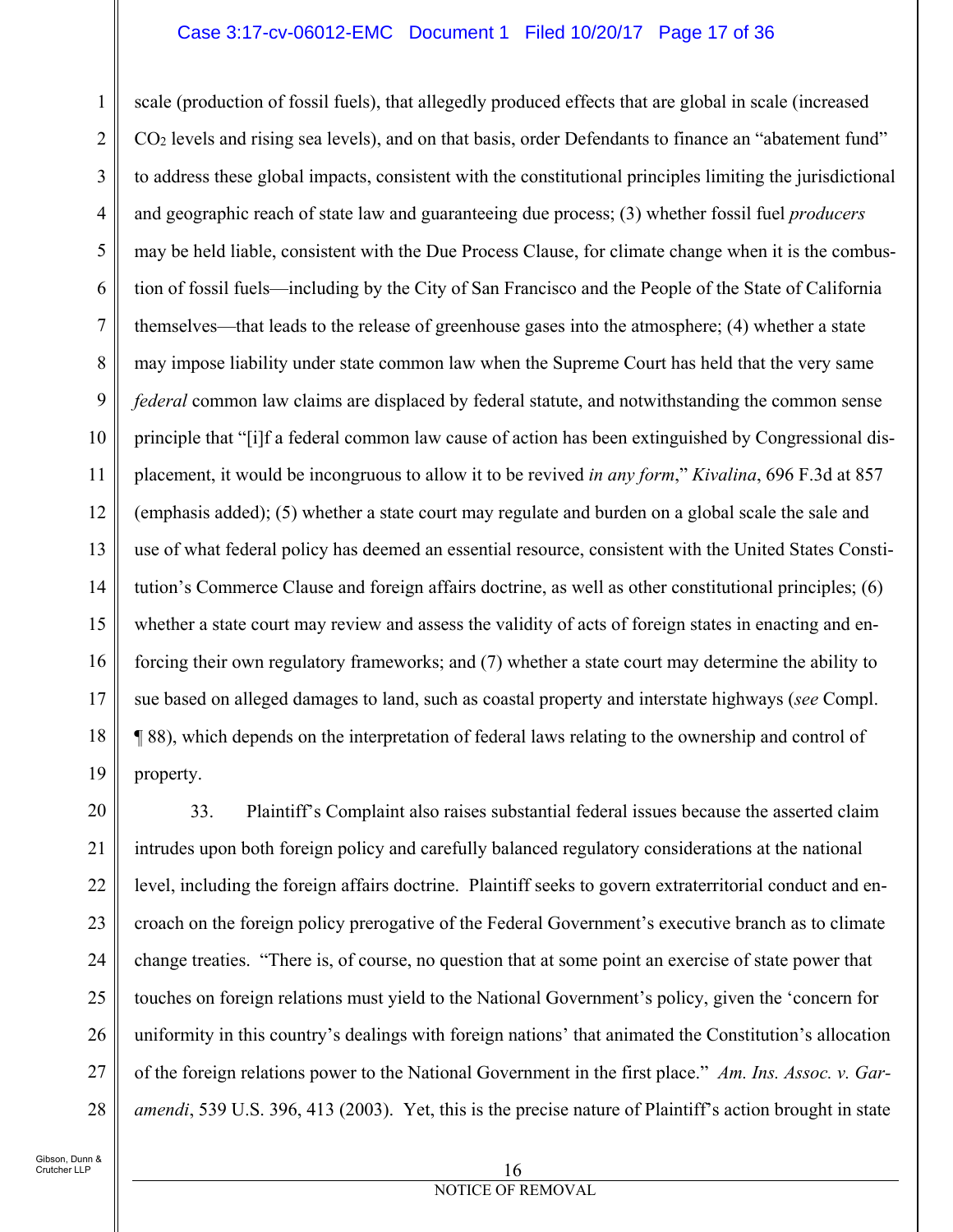#### Case 3:17-cv-06012-EMC Document 1 Filed 10/20/17 Page 18 of 36

1 2 3 4 5 court. *See United States v. Belmont*, 301 U.S. 324, 331 (1937) ("The external powers of the United States are to be exercised without regard to state laws or policies… [I]n respect of our foreign relations generally, state lines disappear."); *Hines v. Davidowitz*, 312 U.S. 52, 63 (1941) ("Our system of government . . . requires that federal power in the field affecting foreign relations be left entirely free from local interference.").

6 7 8 9 10 11 12 13 14 15 16 17 18 19 34. Through its action, Plaintiff seeks to regulate and punish greenhouse gas emissions worldwide, far beyond the borders of the United States. This is premised in part, according to Plaintiff, on Defendants' purported campaign to undermine international climate science and mislead the public at large. *See* Compl. ¶¶ 5-7, 63-84. Plaintiff alleges that its injuries are caused by rising sea levels, and that Defendants are a substantial contributing factor to such climate change as a result of their collective operations on a worldwide basis, which Plaintiff claims makes them "among the top sources of global warming pollution in the world." *Id*. ¶ 10. But "[n]o State can rewrite our foreign policy to conform to its own domestic policies. Power over external affairs is not shared by the States; it is vested in the national government exclusively. It need not be so exercised as to conform to State laws or State policies, whether they be expressed in constitutions, statutes, or judicial decrees." *United States v. Pink*, 315 U.S. 203, 233-34 (1942). States have no authority to impose remedial schemes or regulations to address what are matters of foreign affairs. *Ginergy v. City of Glendale*, 831 F.3d 1222, 1228-29 (9th Cir. 2016) ("It is well established that the federal government holds the exclusive authority to administer foreign affairs.").

20 21

22

23

24

## **V. THE ACTION IS REMOVABLE BECAUSE IT IS COMPLETELY PREEMPTED BY FEDERAL LAW**

35. This Court also has original jurisdiction over this lawsuit because Plaintiff requests relief that would alter or amend the rules regarding nationwide—and even worldwide—regulation of greenhouse gas emissions. This action is completely preempted by federal law.

25 26 27 28 36. The Supreme Court has held that a federal court will have jurisdiction over an action alleging only state-law claims where "the extraordinary pre-emptive power [of federal law] converts an ordinary state common law complaint into one stating a federal claim for purposes of the wellpleaded complaint rule." *Metro. Life Ins. Co. v. Taylor*, 481 U.S. 58, 65 (1987).

#### 17 NOTICE OF REMOVAL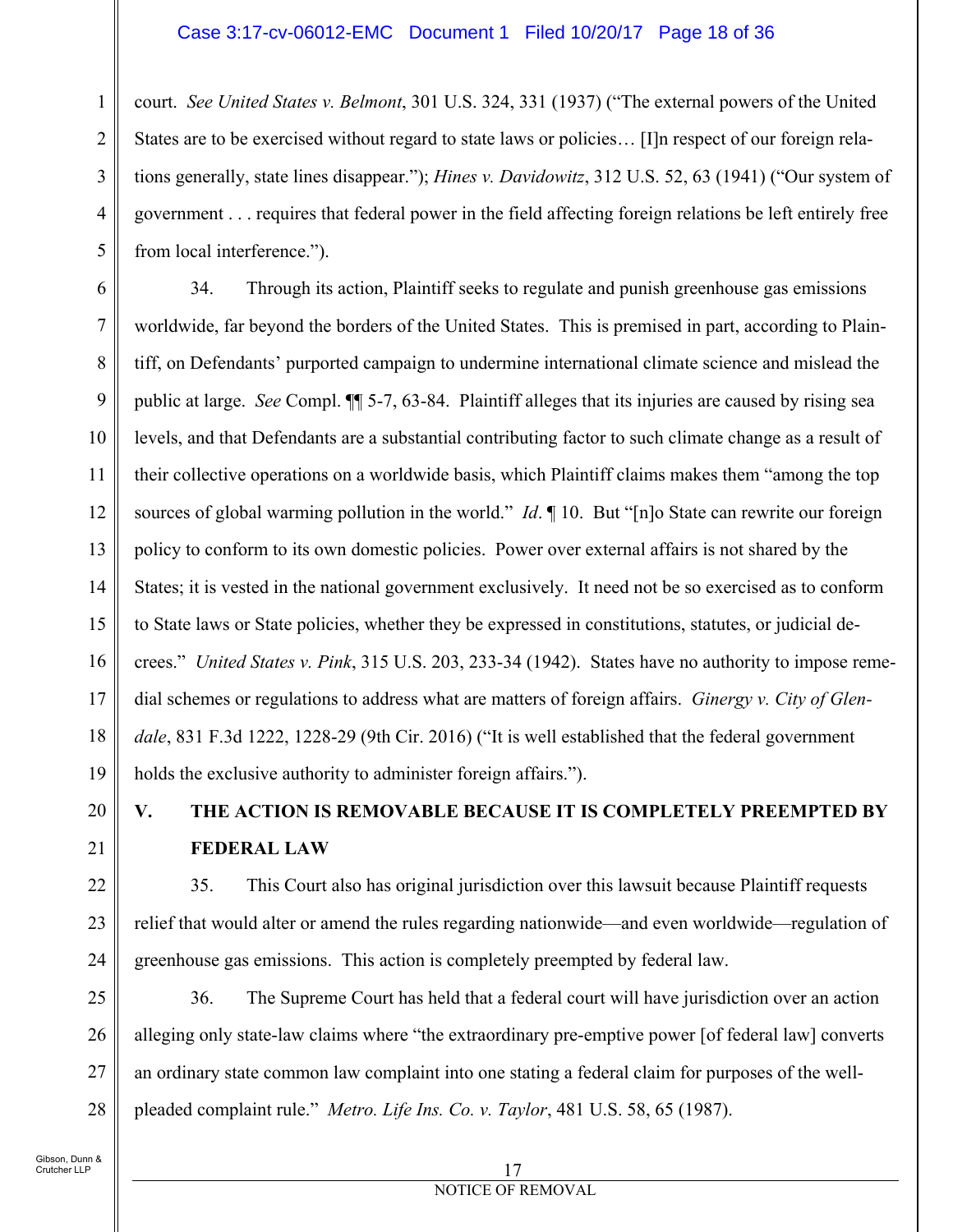#### Case 3:17-cv-06012-EMC Document 1 Filed 10/20/17 Page 19 of 36

37. A state cause of action is preempted under this "complete preemption" doctrine where a federal statutory scheme "provide[s] the exclusive cause of action for the claim asserted and also set[s] forth procedures and remedies governing that cause of action." *Beneficial Nat'l Bank v. Anderson*, 539 U.S. 1, 8 (2003). It also requires a determination that the state-law cause of action falls within the scope of the federal cause of action, including where it "duplicates, supplements, or supplants" that cause of action. *Aetna Health Inc. v. Davila*, 542 U.S. 200, 209 (2004).

7 8 9 10 11 12 13 14 15 16 17 18 19 20 21 38. Both requirements for complete preemption are present here. Among other things, Plaintiff's Complaint attempts to redefine the "reasonable" amount of emissions that have caused a global climate change and a rise in sea levels. As such, it calls into question greenhouse gas emissions far beyond the borders of California and even the borders of the United States. But such a reimagining of U.S. policy can be accomplished only by a nationwide and global reduction in the emission of greenhouse gases; even assuming that such relief can be ordered against Defendants for their production and sale of fossil fuels, which are then combusted by others at a rate Plaintiff claims causes the alleged injuries, this claim must be decided in federal court because Congress has created a cause of action by which a party can seek the creation or modification of nationwide emission standards by petitioning the EPA. That federal cause of action was designed to provide the exclusive means by which a party can seek nationwide emission regulations. Because Plaintiff's stated cause of action would "duplicate[], supplement[], or supplant[]" that exclusive federal cause of action, it is completely preempted. "If a federal common law cause of action has been extinguished by Congressional displacement, it would be incongruous to allow it to be revived in any form*.*" *Kivalina*, 696 F.3d at 857.

22 23

1

2

3

4

5

6

### **A. The Clean Air Act Provides the Exclusive Cause of Action for Challenging EPA Rulemakings.**

24 25 26 27 28 39. The Clean Air Act permits private parties, as well as state and municipal governments, to challenge EPA rulemakings (or the absence of such) and to petition the EPA to undertake new rulemakings. *See, e.g.*, 5 U.S.C. § 553(e); 42 U.S.C. §§ 7604, 7607. In addition, Congress created an independent scientific review committee, to include at least one person representing State air pollution control agencies, with a statutory role in the rulemaking process. *See* 42 U.S.C. § 7409(d)(2)(A).

#### 18 NOTICE OF REMOVAL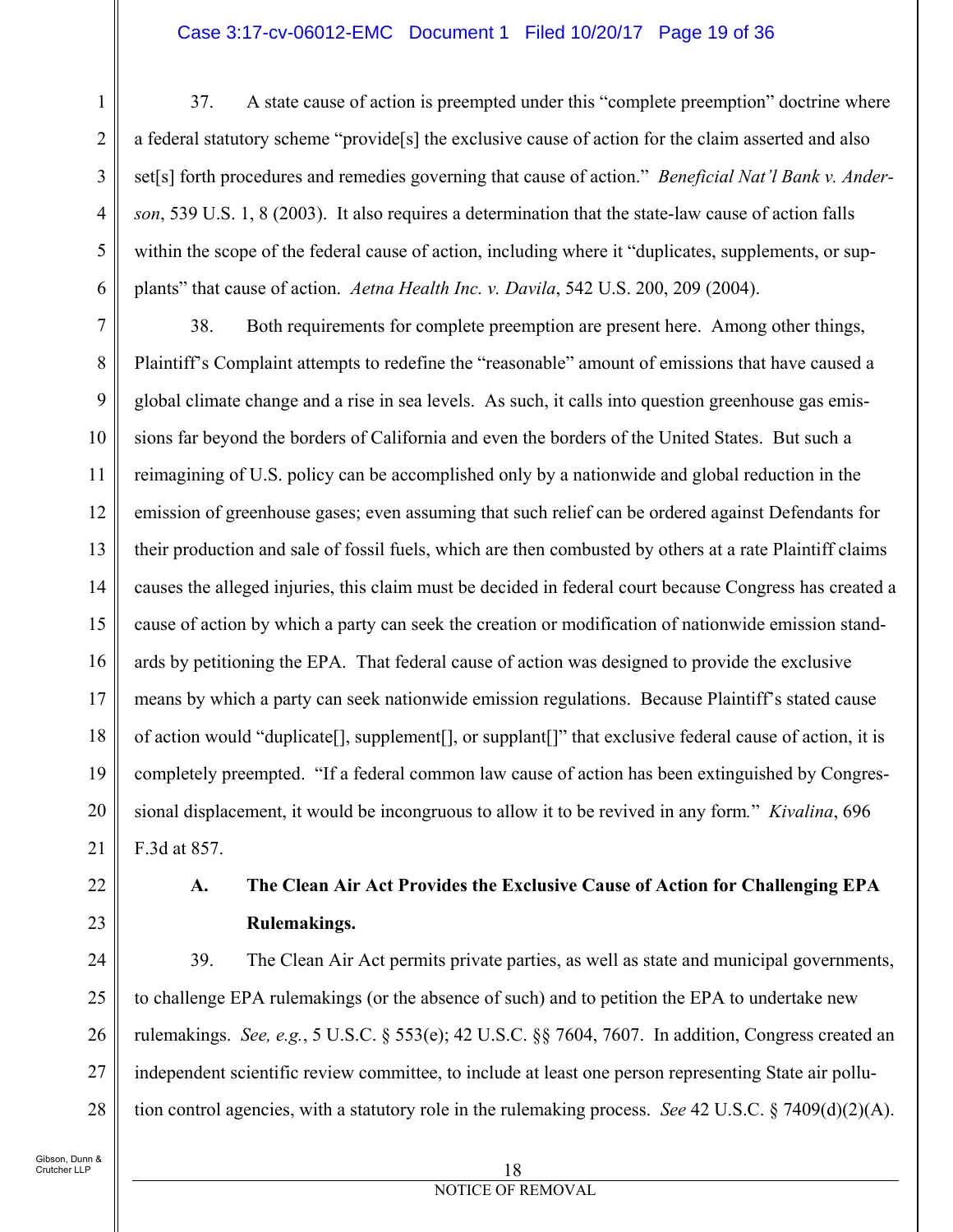#### Case 3:17-cv-06012-EMC Document 1 Filed 10/20/17 Page 20 of 36

- 40. A petition for rulemaking under the Clean Air Act led to the determination in *Massachusetts* that greenhouse gases were air pollutants that could be regulated under the Act, *Massachusetts*, 549 U.S. at 510, and eventually led to the regulation of greenhouse gases from motor vehicles under section 202(a) of the Act, 75 Fed. Reg. 25,324 (May 7, 2010).
- 41. Rulemakings (and petitions for rulemaking) regarding the regulation of nationwide greenhouse gas emissions are subject to the federal statutory and regulatory scheme outlined in detail by the Clean Air Act. *See Massachusetts*, 549 U.S. at 516-17.

8 9 10 11 12 13 14 15 42. Under the Clean Air Act, "emissions have been extensively regulated nationwide." *North Carolina v. Tennessee Valley Auth.*, 615 F.3d 291, 298 (4th Cir. 2010). Regulation of greenhouse gas emissions, including carbon dioxide, is governed by the Clean Air Act, *see Massachusetts*, 549 U.S. at 528-29, and the EPA has regulated these emissions under the Act, *see, e.g.*, 40 C.F.R. §§ 51.166(b)(1)(i), 52.21(b)(1)(i) (regulation of greenhouse gases through the Act's prevention of significant deterioration of air quality permitting program); 77 Fed. Reg. 62,624 (Oct. 15, 2012) (regulation of greenhouse gas emissions from light-duty motor vehicles); 81 Fed. Reg. 73,478 (Oct. 25, 2016) (regulation of greenhouse gas emissions from medium- and heavy-duty engines and motor vehicles).

16 17 18 19 20 21 22 23 24 25 43. Congress manifested a clear intent that judicial review of Clean Air Act matters must take place in federal court. 42 U.S.C. § 7607(b). This congressionally provided statutory and regulatory scheme is thus the "exclusive" means for seeking the nationwide regulation of greenhouse gas emissions and "set[s] forth procedures and remedies" for that relief, *Beneficial Nat'l Bank*, 539 U.S. at 8, irrespective of the savings clauses applicable to some other types of claims. Federal courts have made clear that the Clean Air Act preempts state common law nuisance cases because "[i]f courts across the nation were to use the vagaries of public nuisance doctrine to overturn the carefully enacted rules governing airborne emissions, it would be increasingly difficult for anyone to determine what standards govern. Energy policy cannot be set, and the environment cannot prosper, in this way." *North Carolina*, 615 F.3d at 298.

Gibson, Dunn & Crutcher LLP

26

27

28

1

2

3

4

5

6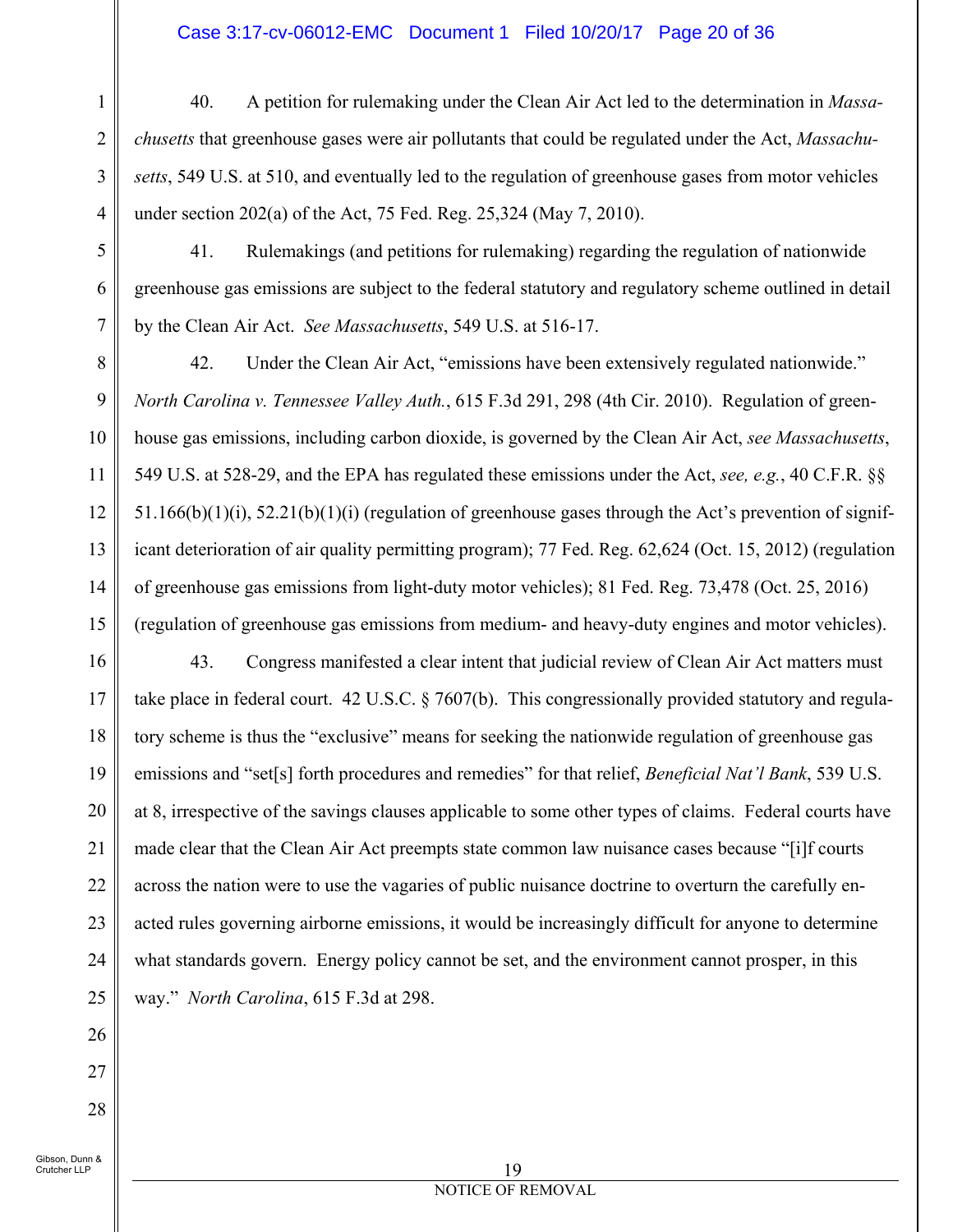1 2

3

4

5

6

7

8

9

10

11

# **B. Plaintiff's Asserted State-Law Cause of Action Duplicates, Supplements, and/or Supplants the Federal Cause of Action.**

44. Plaintiff directly attacks the reasonableness of Defendants' conduct—the production, promotion, and sale of fossil fuels and resulting emissions—which is undertaken in accordance with federal statutes and regulations, including nationwide emissions standards. Plaintiff also requests the Court to order Defendants to pay potentially "billions" of dollars into an "abatement fund" designed to address purported "global warming impacts." Compl., Relief Requested.

45. According to Plaintiff's own allegations, however, the alleged nuisance can be abated only by a global—or at the very least national—reduction in greenhouse gas emissions. *See, e.g.*, Compl. ¶ 51 (emphasizing rise in "*global* average surface temperature" as a result of production and use of fossil fuels) (emphasis added).

12 13 14 15 16 17 18 19 20 21 22 23 24 25 26 46. It is well established that state tort law is a form of public regulation. *See BMW of N. Am., Inc. v.* Gore, 517 U.S. 559, 572 n.17 (1996) ("State power may be exercised as much by a jury's application of a state rule of law in a civil lawsuit as by a statute."); *New York Times Co. v. Sullivan*, 376 U.S. 254, 278 (1964) ("Plainly the Alabama law of civil libel is a 'form of regulation that creates hazards to protected freedoms markedly greater than those that attend reliance upon the criminal law.'") (citation omitted). Plaintiff's state-law tort claim is an end-run around a petition for a rulemaking regarding greenhouse gas emissions because it seek to regulate and declare unreasonable nationwide emissions that conform to the EPA's emission standards. *See, e.g*., *San Diego Bldg. Trades Council v. Garmon*, 359 U.S. 236, 247 (1959) ("[R]egulation can be as effectively exerted through an award of damages as through some form of preventive relief."); *Cipollone v. Liggett Grp., Inc*., 505 U.S. 504, 539 (1992). The claim would require precisely the cost-benefit analysis of emissions that the EPA is charged with undertaking and would directly interfere with the EPA's determinations. *See supra* ¶ 26. Because Congress has established a clear and detailed process by which a party can petition the EPA to establish stricter nationwide emissions standards, Plaintiff's claim is completely preempted by the Clean Air Act.

27 28 47. Because Congress has provided an exclusive statutory remedy for the regulation of greenhouse gas emissions which provides federal procedures and remedies for that cause of action,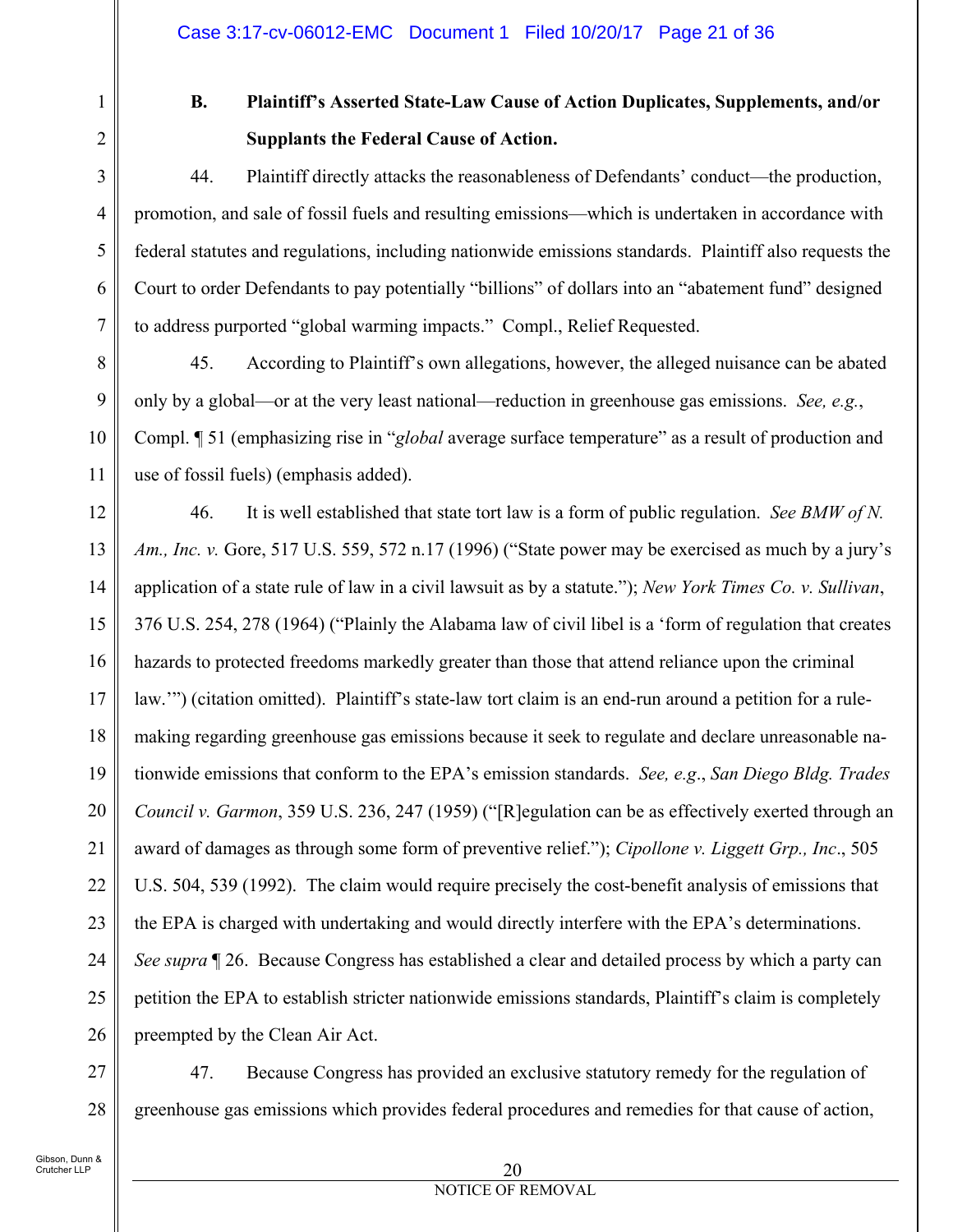### Case 3:17-cv-06012-EMC Document 1 Filed 10/20/17 Page 22 of 36

and because Plaintiff's claim falls within the scope of the federal cause of action, Plaintiff's claim is completely preempted by federal law and this Court has federal-question jurisdiction.

# **VI. THE ACTION IS REMOVABLE UNDER THE OUTER CONTINENTAL SHELF LANDS ACT**

7 9 48. This Court also has original jurisdiction pursuant to the Outer Continental Shelf Lands Act ("OCSLA"). 43 U.S.C. § 1349(b); *see Tenn. Gas Pipeline*, 87 F.3d at 155. This action "aris[es] out of, or in connection with (A) any operation conducted on the outer Continental Shelf which involves exploration, development, or production of the minerals, or the subsoil or seabed of the outer Continental Shelf, or which involves rights to such minerals." 43 U.S.C. § 1349(b); *In re Deepwater Horizon*, 745 F.3d 157, 163 (5th Cir. 2014) ("th[e] language [of § 1349(b)(1)] [i]s straightforward and broad")*.* The outer continental shelf ("OCS") includes all submerged lands that belong to the United States but are not part of any State. 43 U.S.C. §§ 1301, 1331.

13 14 15 16 17 18 19 20 21 22 23 24 25 26 49. The breadth of federal jurisdiction granted by OCSLA reflects the Act's "expansive substantive reach." *See EP Operating Ltd. P'ship v. Placid Oil Co.*, 26 F.3d 563, 569 (5th Cir. 1994). "OCSLA was passed . . . to establish federal ownership and control over the mineral wealth of the OCS and to provide for the development of those natural resources." *Id*. at 566. "[T]he efficient exploitation of the minerals of the OCS . . . was . . . a primary purpose for OCSLA." *Amoco Prod. Co. v. Sea Robin Pipeline Co.*, 844 F.2d 1202, 1210 (5th Cir. 1988). Indeed, OCSLA declares it "to be the policy of the United States that … the outer Continental Shelf … should be made available for expeditious and orderly development." 43 U.S.C. § 1332(3). It further provides that "since exploration, development, and production of the minerals of the outer Continental Shelf will have significant impacts on coastal and non-coastal areas of the coastal States … such States, and through such States, affected local governments are entitled to an opportunity to participate, *to the extent consistent with the national interest*, in the policy and planning decisions made by the Federal Government relating to exploration for, and development and production of, minerals of the outer Continental Shelf." *Id.* § 1332(4) (emphasis added).

27 28 50. When enacting Section 1349(b)(1), "Congress intended for the judicial power of the United States to be extended to the entire range of legal disputes that it knew would arise relating to

1

2

3

4

5

6

8

10

11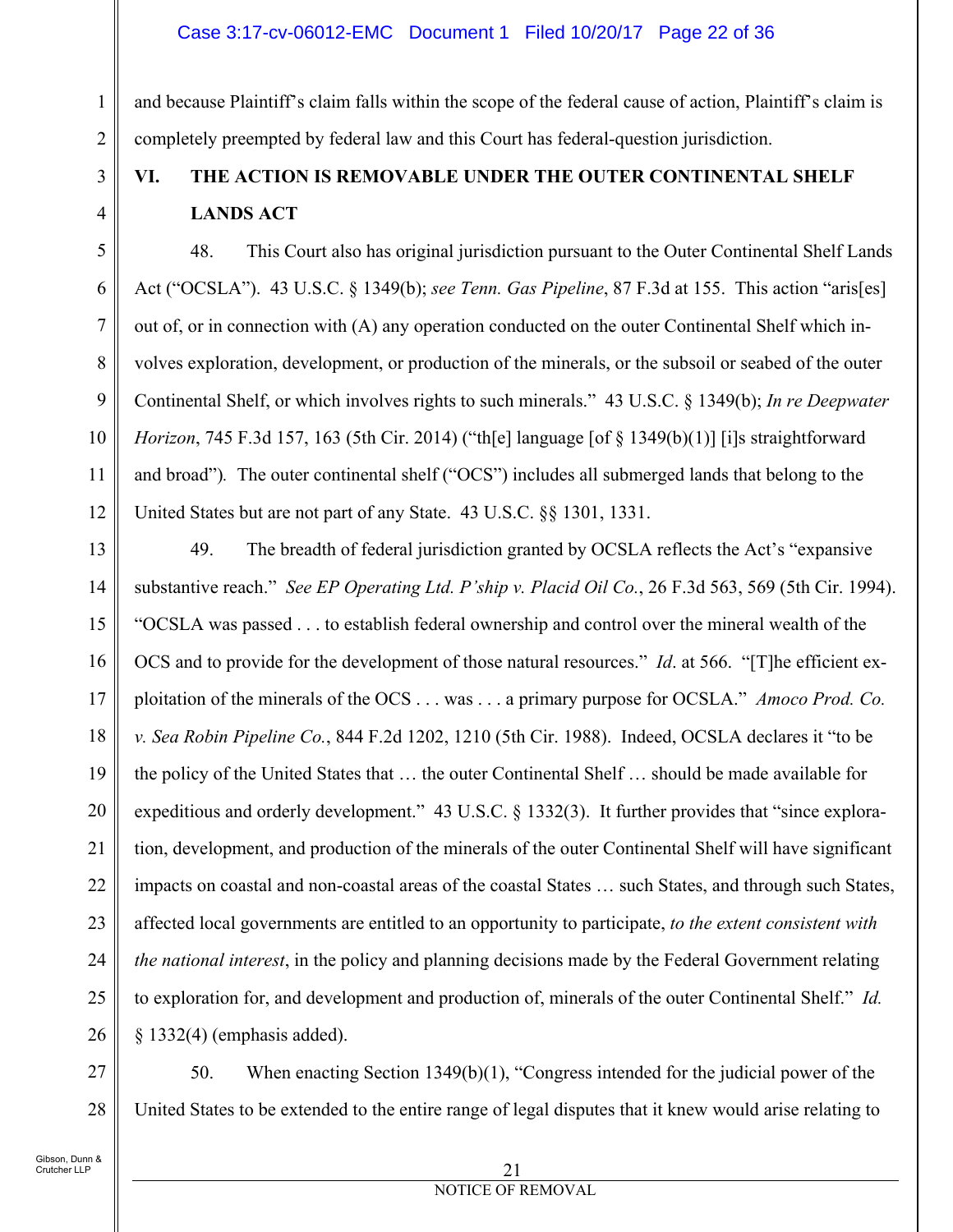### Case 3:17-cv-06012-EMC Document 1 Filed 10/20/17 Page 23 of 36

resource development on the [OCS]." *Laredo Offshore Constructors, Inc. v. Hunt Oil. Co.*, 754 F.2d 1223, 1228 (5th Cir. 1985). Consistent with Congress' intent, courts repeatedly have found OCSLA jurisdiction where resolution of the dispute foreseeably could affect the efficient exploitation of minerals from the OCS.<sup>2</sup> See, e.g., *EP Operating*, 26 F.3d at 569-70; *United Offshore v. S. Deepwater Pipeline*, 899 F.2d 405, 407 (5th Cir. 1990).

51. OCSLA jurisdiction exists even if the Complaint pleads no substantive OCSLA claims. *See, e.g.*, *In re Deepwater Horizon*, 745 F.3d at 163. The Court, moreover, may look beyond the facts alleged in the Complaint to determine that OCSLA jurisdiction exists. *See, e.g.*, *Plains Gas Solutions, LLC v. Tenn. Gas Pipeline Co., LLC*, 46 F. Supp. 3d 701, 703 (S.D. Tex. 2014); *St. Joe Co. v. Transocean Offshore Deepwater Drilling Inc.*, 774 F. Supp. 2d 596, 2011 A.M.C. 2624, 2640 (D. Del. 2011) (citing *Amoco Prod. Co. v. Sea Robin Pipeline Co.*, 844 F.2d 1202, 1205 (5th Cir. 1998)).

13 14 15 16 17 18 19 20 21 22 23 24 52. Under OCSLA, the Department of Interior administers an extensive federal leasing program aiming to develop and exploit the oil and gas resources of the federal Continental Shelf. 43 U.S.C. § 1334 *et seq.* Pursuant to this authority, the Interior Department "administers more than 5,000 active oil and gas leases on nearly 27 million OCS acres. In FY 2015, production from these leases generated \$4.4 billion in leasing revenue . . . . [and] provided more than 550 million barrels of oil and 1.35 trillion cubic feet of natural gas, accounting for about sixteen percent of the Nation's oil production and about five percent of domestic natural gas production." Statement of Abigail Ross Hopper, Director, Bureau of Ocean Energy Management, Before the House Committee on Natural Resources (Mar. 2, 2016), *available at* https://www.boem.gov/FY2017-Budget-Testimony-03-01- 2016. Certain Defendants here, of course, participate very substantially in the federal OCS leasing program. For example, from 1947 to 1995, a Chevron subsidiary produced 1.9 billion barrels of crude oil and 11 billion barrels of natural gas from the federal outer continental shelf in the Gulf of

25

26

27

28

1

2

3

4

5

6

7

8

9

10

11

 $\overline{a}$ 2 As stated in 43 U.S.C. § 1333(a)(1): "The Constitution and laws and civil and political jurisdiction of the United States are extended to the subsoil and seabed of the outer Continental Shelf and to all artificial islands, and all installations and other devices permanently or temporarily attached to the seabed . . . for the purpose of exploring for, developing, or producing resources therefrom . . . to the same extent as if the outer Continental Shelf were an area of exclusive Federal jurisdiction located within a State . . . ."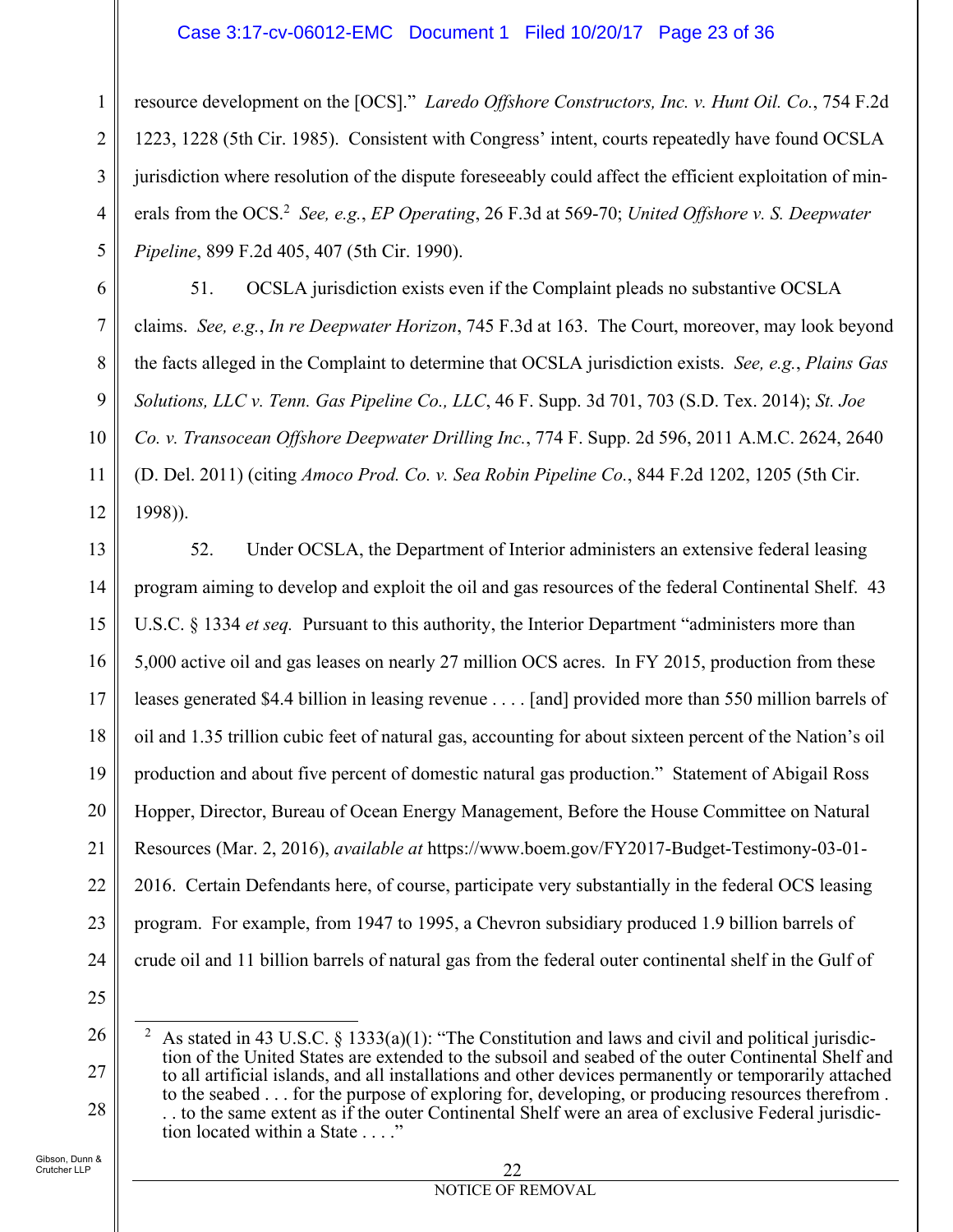#### Case 3:17-cv-06012-EMC Document 1 Filed 10/20/17 Page 24 of 36

1 2 Mexico alone. U.S. Dep't of Int., Minerals Mgmt. Serv., Gulf of Mex. Region, Prod. by Operator Ranked by Vol. (1947–1995), *available at* https://www.data.boem.gov/Produc-

3 4 5 6 7 8 9 10 11 tion/Files/Rank%20File%20Gas%201947%-20-%201995.pdf. In 2016, that Chevron subsidiary produced over 49 million barrels of crude oil and 50 million barrels of natural gas from the outer continental shelf on the Gulf of Mexico. U.S. Dep't of Int., Bureau of Safety & Envtl. Enf't, Gulf of Mex. Region, Prod. by Operator Ranked by Vol. (2016), *available at* https://www.data.boem.gov/Production/Files/Rank%20File%20Gas%202016.pdf. Defendants (and/or their affiliated companies, whose activities Plaintiff improperly amalgamates in the Complaint) conduct, and have for decades conducted, similar oil and gas operations on the federal OCS; indeed, Defendants and/or their affiliated companies presently hold approximately 16% of all outer continental shelf leases. *See* Bureau of Ocean Energy Management, Lease Owner Information, *available at*

12 13 14 15 16 17 18 19 20 21 https://www.data.boem.gov/Leasing/LeaseOwner/Default.aspx. For example, certain BP companies and Exxon Mobil currently own lease interests in, and the BP companies operate, "one of the largest deepwater producing fields in the Gulf of Mexico," which is capable of producing up to 250,000 barrels of oil per day. *See* Thunder Horse Field Fact Sheet (last visited Aug. 21, 2017), *available at*  http://www.bp.com/content/dam/bp-country/en\_us/PDF/Thunder\_Horse\_Fact\_Sheet\_6\_14\_2013.pdf. And as noted on the BP website, production from this and other OCS activities will continue into the future. *Id.* ("BP intends to sustain its leading position as an active participant in all facets of the Deepwater US Gulf of Mexico—as an explorer, developer, and operator."). A substantial portion of the national consumption of fossil fuel products stems from production on federal lands, as approved by Congress and Executive Branch decision-makers.

22 23 24 25 26 27 53. The Complaint itself makes clear that a substantial part of Plaintiff's claim "arises out of, or in connection with," Defendants' "operation[s] 'conducted on the outer Continental Shelf" that involve "the exploration and production of minerals." *In re Deepwater Horizon*, 745 F.3d at 163. Plaintiff, in fact, challenges *all of* Defendants' "cumulative production of fossil fuels over many years," Compl. ¶ 10, a substantial quantum of which arises from outer continental shelf operations, *see* Ranking Operator by Oil, Bureau of Ocean Energy Mgmt., *available at* 

Gibson, Dunn & .<br>Crutcher LLP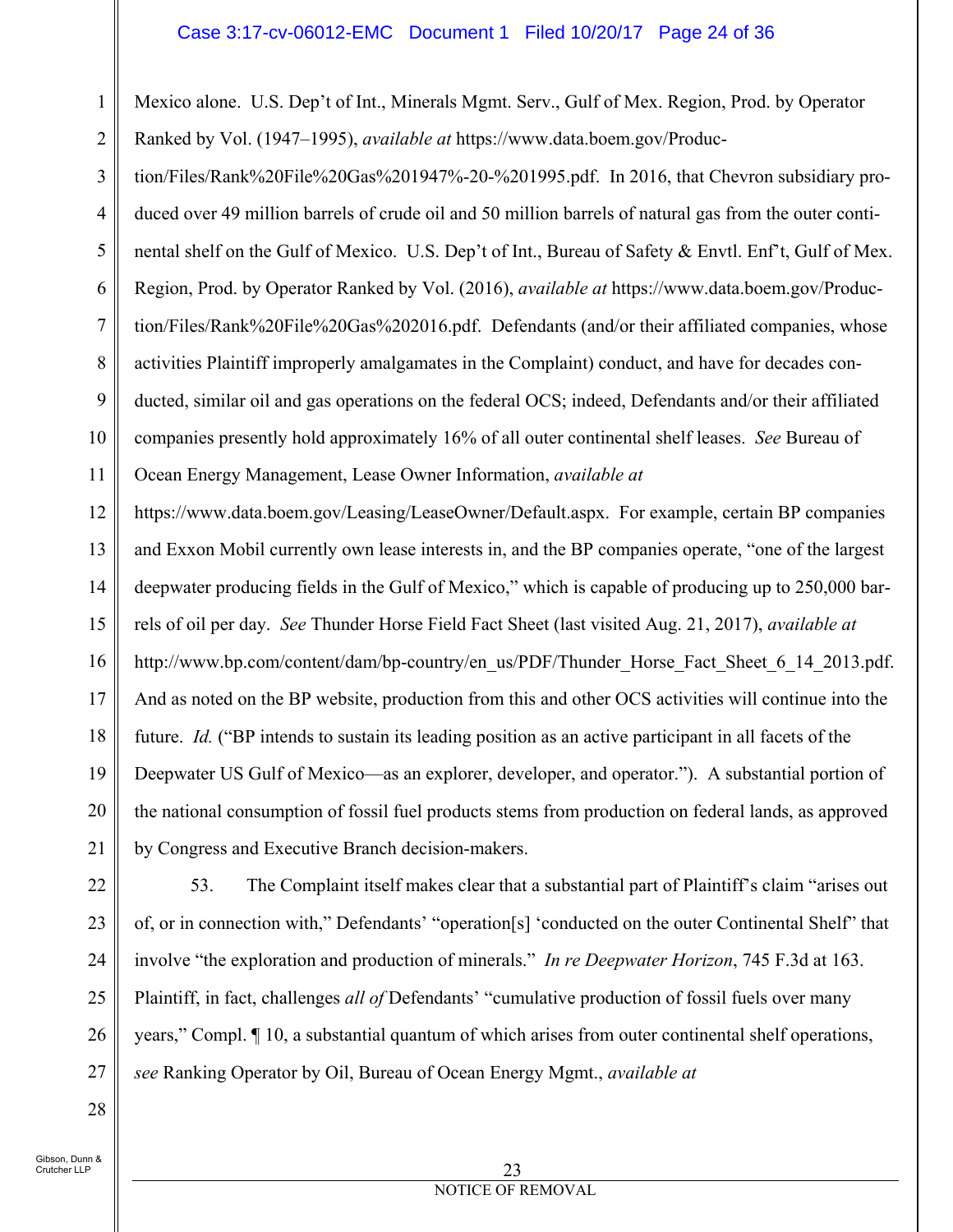https://www.data.boem.gov/Main/HtmlPage.aspx?page=rankOil (documenting Chevron's oil and natural gas production on the federal outer continental shelf from 1947 to 2017).

3 4 5 6 7 8 9 54. The relief sought also arises out of and impacts OCS extraction and development. *See, e.g.*, Compl., Relief Requested (seeking payments into an abatement fund which would significantly impact the energy industry and findings that would rein in extraction, including that on the OCS). And "any dispute that alters the progress of production activities on the OCS threatens to impair the total recovery of the federally-owned minerals from the reservoir or reservoirs underlying the OCS. Congress intended such a dispute to be within the grant of federal jurisdiction contained in § 1349." *Amoco Prod. Co.*, 844 F.2d at 1211.

# **VII. THE ACTION IS REMOVABLE UNDER THE FEDERAL OFFICER REMOVAL STATUTE**

12 13 14 15 16 17 18 19 20 21 22 23 24 55. The Federal Officer Removal statute allows removal of an action against "any officer (or any person acting under that officer) of the United States or of any agency thereof . . . for or relating to any act under color of such office." 28 U.S.C. § 1442(a)(1). "A party seeking removal under section 1442 must demonstrate that (a) it is a 'person' within the meaning of the statute; (b) there is a causal nexus between its actions, taken pursuant to a federal officer's directions, and plaintiff's claims; and (c) it can assert a 'colorable federal defense.'" *Durham*, 445 F.3d at 1251 (citations omitted). All three elements are satisfied here for Defendants (at least to the extent that Plaintiff improperly amalgamates the activities of Defendants and their respective affiliates), which have engaged in activities pursuant to the directions of federal officers that, assuming the truth of Plaintiff's allegations, have a causal nexus to Plaintiff's claim, and which have colorable federal defenses to Plaintiff's claim, including, for example, performing pursuant to government mandates and contracts, performing functions for the U.S. military, and engaging in activities on federal lands pursuant to federal leases.

25 26 27 56. First, Defendants are "persons" within the meaning of the statute. The Complaint alleges that Defendants are corporations (Compl. ¶¶ 15, 18, 21, 24, 27), which the Ninth Circuit has held qualify as "person[s]" under the statute. *See Leite*, 749 F.3d at 1122 n.4.

Gibson, Dunn & Crutcher LLP

28

1

2

10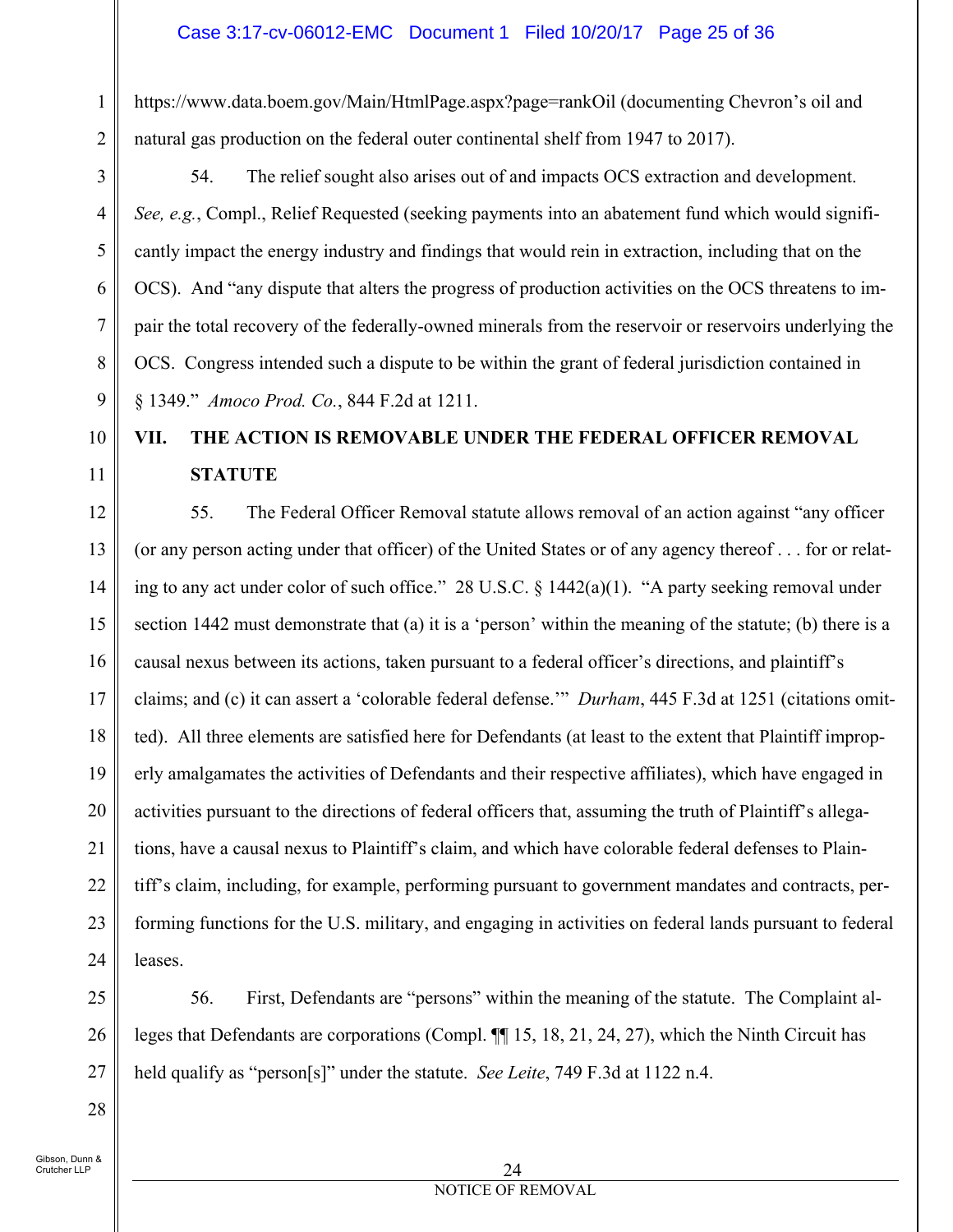#### Case 3:17-cv-06012-EMC Document 1 Filed 10/20/17 Page 26 of 36

57. Second, assuming the truth of Plaintiff's allegations, there is a causal nexus between Defendants' alleged actions, taken pursuant to a federal officer's direction, and Plaintiff's claim. In *Leite*, the Ninth Circuit held removal proper where a military contractor, which was sued for failing to warn about asbestos in military equipment, showed extensive evidence of federal control over its activities. This included "detailed specifications governing the form and content of all warnings that equipment manufacturers were required to provide," which the Navy was directly involved in preparing and which could not be altered. 749 F.3d at 1123. Here, Plaintiff's causation and injury allegations depend on the activities of Defendants over the past decades—many of which were undertaken at the direction of, and under close supervision and control by, federal officials.

10 11 12 13 14 15 16 17 18 19 20 21 22 58. To take only one example, Defendants have long explored for and produced oil and gas on federal lands pursuant to leases governed by the Outer Continental Shelf Lands Act as described above. *E.g.*, Exs. F, G. In doing so, those Defendants were "'acting under' a federal 'official'" within the meaning of Section 1442(a)(1). *Watson v. Philip Morris Cos., Inc.*, 551 U.S. 142, 153 (2007). Under OCSLA, the Interior Department is charged with "manag[ing] access to, and . . . receiv[ing] a fair return for, the energy and mineral resources of the Outer Continental Shelf." Statement of Walter Cruickshank, Deputy Director, Bureau of Ocean Energy Management, Before The Committee On Natural Resources, July, 6, 2016, *available at* https://www.boem.gov/Congressional-Testimony-Cruickshank-07062016/. To fulfill this statutory obligation, the Interior officials maintain and administer the OCS leasing program, under which parties such as Defendants are required to conduct exploration, development and production activities that, "in the absence of a contract with a private firm, the Government itself would have had to perform." *Watson*, 551 U.S. at 154.

28

1

2

3

4

5

6

7

8

9

59. OCS leases obligate lessees like Defendants to "develop[] . . . the leased area" diligently, including carrying out exploration, development and production activities approved by Interior Department officials for the express purpose of "maximiz[ing] the ultimate recovery of hydrocarbons from the leased area." Ex. G § 10. Indeed, for decades Defendants' OCSLA leases have instructed that "[t]he Lessee *shall comply* with all applicable regulations, orders, written instructions, and the terms and conditions set forth in this lease" and that "[a]fter due notice in writing, the Lessee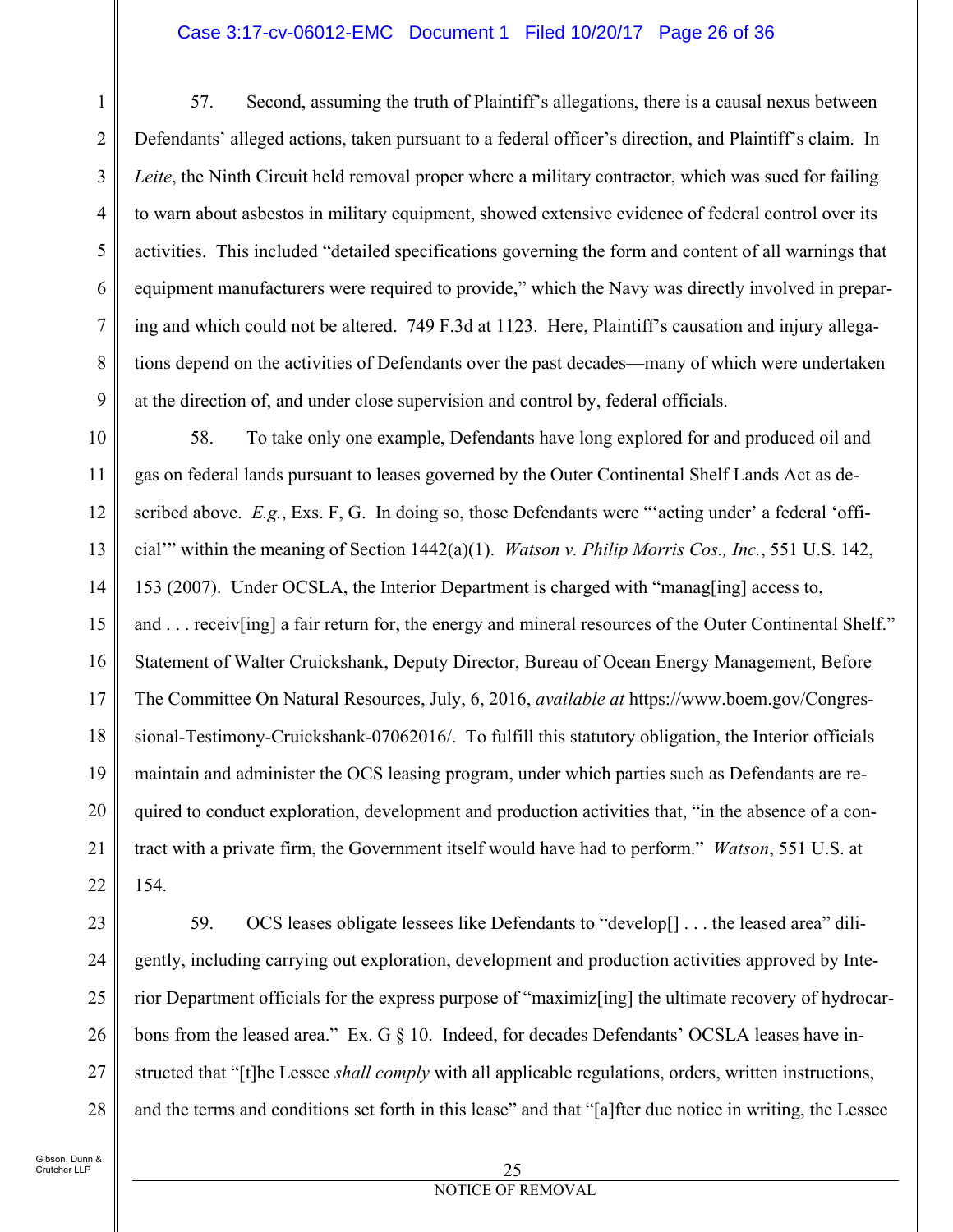### Case 3:17-cv-06012-EMC Document 1 Filed 10/20/17 Page 27 of 36

1 2 3 4 5 6 7 8 9 10 11 12 13 14 15 16 *shall conduct* such OCS mining activities at such rates as the Lessor may require in order that the Leased Area or any part thereof may be properly and timely developed and produced in accordance with sound operating principles." Ex.  $F \& 10$  (emphasis added). All drilling takes place "in accordance with an approved exploration plan (EP), development and production plan (DPP) or development operations coordination document (DOCD) [as well as] approval conditions"—all of which must undergo extensive review and approval by federal authorities, and all of which further had to conform to "diligence" and "sound conservation practices." Ex. G §§ 9, 10. Federal officers further have reserved the rights to control the rates of mining (Ex.  $F \$  10) and to obtain "prompt access" to facilities and records (Ex. F  $\S$  11, Ex. G  $\S$  12). The government also maintains certain controls over how the leased oil and gas is disposed of once it is removed from the ground, as by preconditioning the lease on a right of first refusal to purchase all materials "[i]n time of war or when the President of the United States shall so prescribe" (Ex. F  $\S$  14, Ex. G  $\S$  15(d)), and mandating that 20% of all crude and natural gas produced pursuant to drilling leases be offered "to small or independent refiners" (Ex.  $G \$  15(c)). The Federal Treasury has reaped enormous financial benefits from those policy decisions in the form of statutory and regulatory royalty regimes that have resulted in billions of dollars of revenue to the Federal Government.

17 18 19 20 21 22 23 24 25 26 27 60. Certain Defendants have also engaged in the exploration and production of fossil fuels pursuant to agreements with federal agencies. For example, in June 1944, the Standard Oil Company (a Chevron predecessor) and the U.S. Navy entered into a contract "to govern the joint operation and production of the oil and gas deposits . . . of the Elk Hills Reserve," a strategic petroleum reserve maintained by the Navy. *Chevron U.S.A., Inc. v. United States*, 116 Fed. Cl. 202, 205 (Fed. Cl. 2014). "The Elk Hills Naval Petroleum Reserve (NPR-1) . . . was originally established in 1912 to provide a source of liquid fuels for the armed forces during national emergencies." GAO Fact Sheet, Naval Petroleum Reserves – Oil Sales Procedures and Prices at Elk Hills, April Through December 1986 (Jan. 1987) ("GAO Fact Sheet"), *available at* http://www.gao.gov/assets/90/87497.pdf. In response to the OPEC oil embargo in 1973-74, the Naval Petroleum Reserves Production Act of 1976 (Public Law 94-258, April 5, 1976) was enacted, which "authorized and directed that NPR-1 be pro-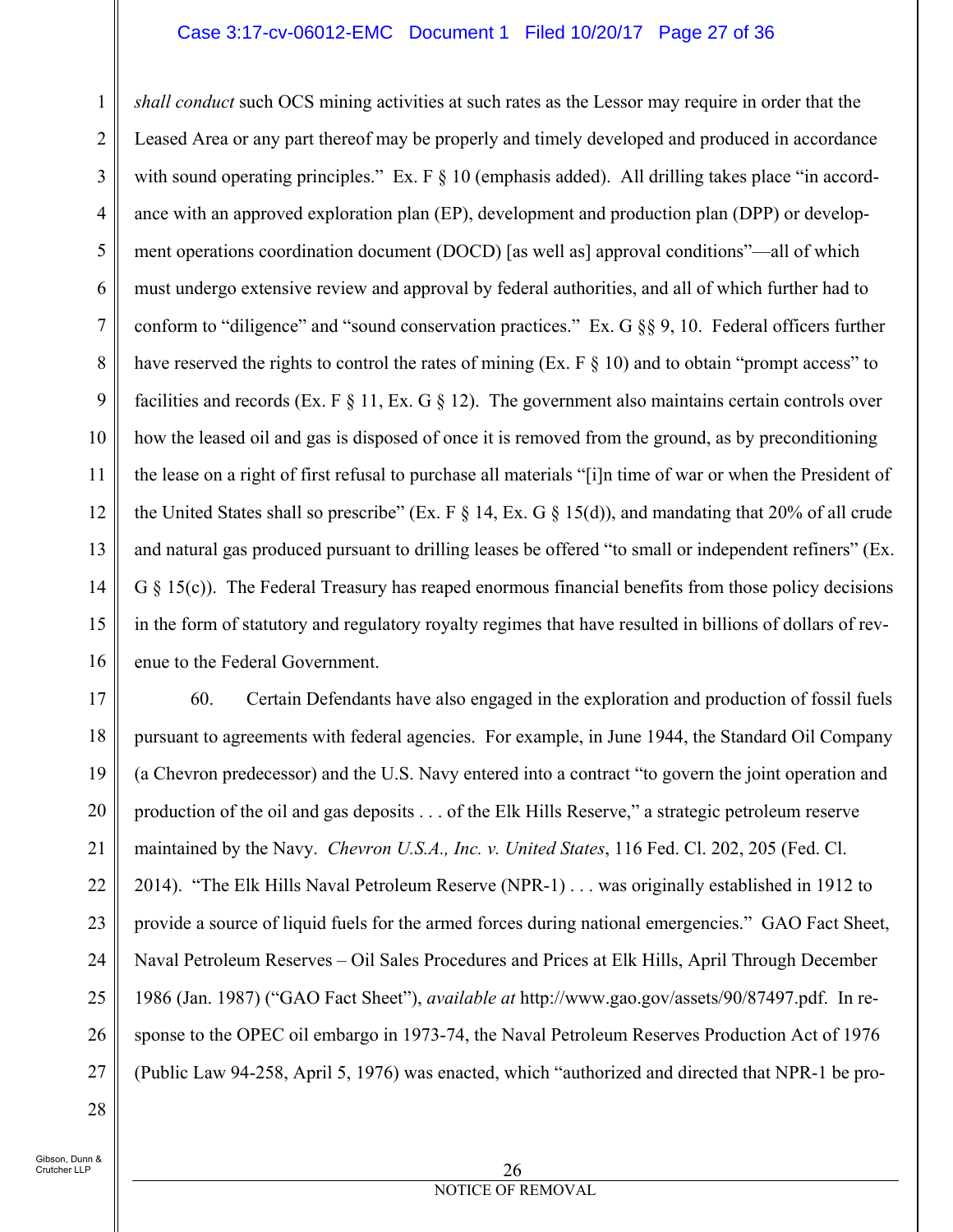#### Case 3:17-cv-06012-EMC Document 1 Filed 10/20/17 Page 28 of 36

1 2 3 4 5 6 7 8 9 10 11 12 13 14 15 duced at the maximum efficient rate for 6 years." *Id.* In 1977, Congress "transferred the Navy's interests and management obligations" to the Department of Energy, and Chevron continued its interest in the joint operation until 1997. *Id.* That contract governing Standard's rights in the reserve granted the Navy authority over how much would be produced from the joint operating area, and when it would be produced. Indeed, the contract "afford[ed] Navy a means of acquiring complete control over the development of the entire Reserve and the production of oil therefrom" (Ex. H at Recital 6(d)(ii)), as well as "exclusive control over the exploration, prospecting, development, and operation of the Reserve" (*id.* § 3(a)). One of the goals of the contract was to "place the Reserve in a condition of readiness whereby it will be able promptly to produce oil in substantial quantities whenever the strategic situation of the United States in the future may so require." *Id.* at Recital 6(d)(iii). Finally, the contract was meant to "result in securing the maximum ultimate recovery of oil, gas, natural gasoline and associated hydrocarbons from the Reserve." *Id.* at Recital 6(d)(vi). "In accordance with the [Naval Petroleum Reserves Production] [A]ct, the president . . . certifi[ed] that it [was] in the national interest to continue production of NPR-1 at the maximum efficient rate through a second 3-year period ending on April 5, 1988." GAO Fact Sheet at 3.

16 17 18 19 20 21 22 23 24 61. These and other federal activities are encompassed in Plaintiff's Complaint. *See supra*  ¶¶ 48-60. Plaintiff alleges that the drilling and production operations Defendants performed led to the sale of fossil fuels—including to the Federal Government—which led to the release of greenhouse gases by end-users. Furthermore, the oil and gas Defendants extracted—which the Federal Government (i) reserved the right to buy in total in the event of a time of war or whenever the President so prescribed and (ii) has purchased from Defendants to fuel its military operations—is the very same oil and gas that Plaintiff alleges creates a nuisance condition. Accordingly, Plaintiff seeks to hold Defendants liable for the very activities Defendants performed under the control of a federal official, and thus the nexus element has been satisfied.

25 26 27 28 62. Third, Defendants intend to raise numerous meritorious federal defenses, including preemption, *see Goncalves By & Through Goncalves v. Rady Children's Hosp. San Diego*, No. 15- 55010, --- F.3d ---, 2017 WL 3273868, at \*8 (9th Cir. Aug. 2, 2017), the government contractor defense, *see Boyle v. United Techs. Corp.*, 487 U.S. 500 (1988); *Gertz v. Boeing*, 654 F.3d 852 (9th Cir.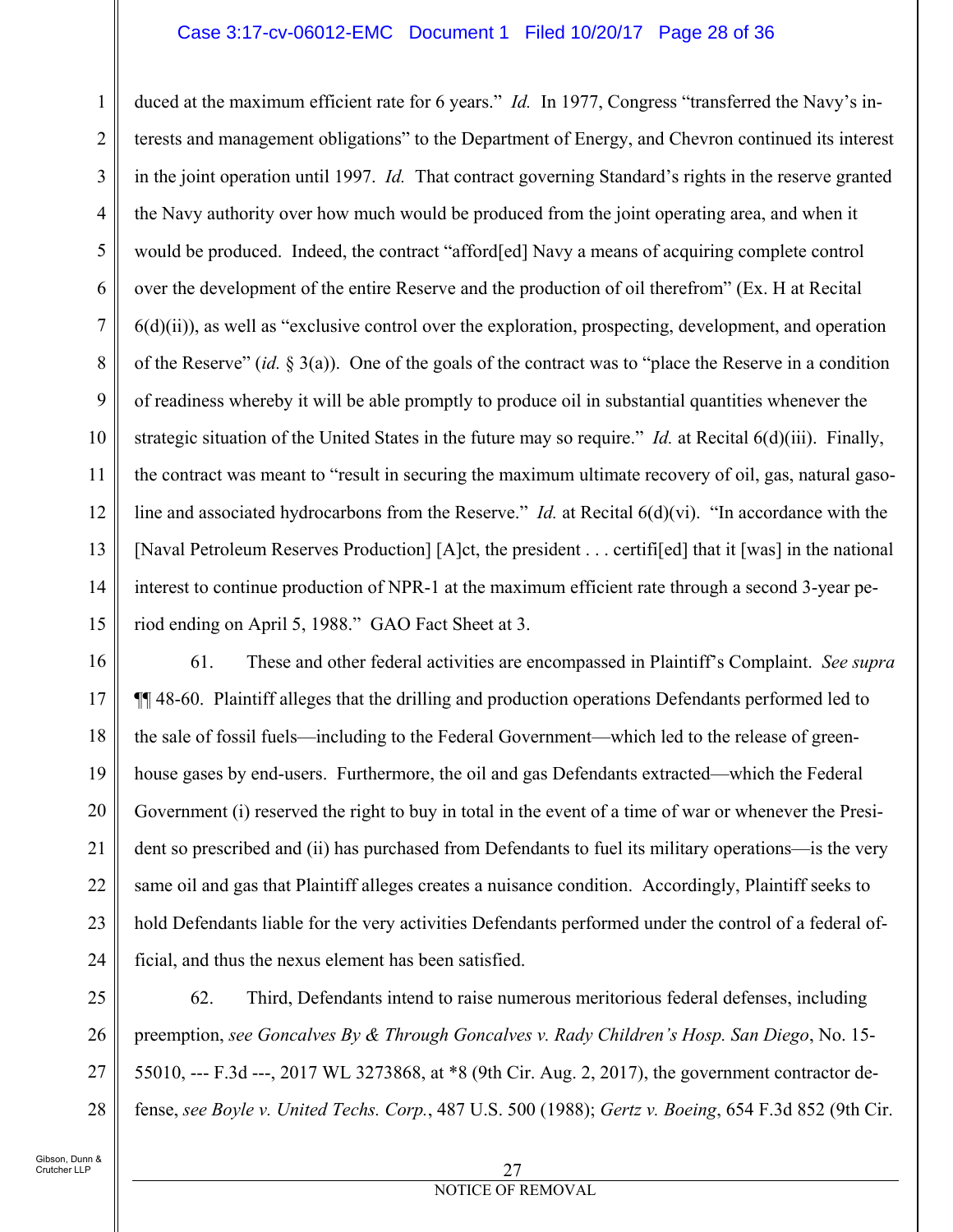1 2 3 4 5 2011), and others. In addition, Plaintiff's claim is barred by the United States Constitution, including the Commerce and Due Process clauses, as well as the First Amendment and the foreign affairs doctrine. These and other federal defenses are more than colorable. *See Willingham v. Morgan*, 395 U.S. 402, 407 (1969) (a defendant invoking section 1442(a)(1) "need not win his case before he can have it removed"). Accordingly, removal under Section 1442 is proper.

6 7

## **VIII. THE ACTION IS REMOVABLE BECAUSE THIS CASE ARISES FROM ACTS ARISING FROM MULTIPLE FEDERAL ENCLAVES**

8 9 10 11 12 13 14 15 16 17 18 19 20 21 22 23 24 25 26 63. This Court also has original jurisdiction under the federal enclave doctrine. The Constitution authorizes Congress to "exercise exclusive legislation in all cases whatsoever" over all places purchased with the consent of a state "for the erection of forts, magazines, arsenals, dockyards, and other needful buildings." U.S. Const., art. I, § 8, cl. 17. "Federal courts have federal question jurisdiction over tort claims that arise on 'federal enclaves.'" *Durham*, 445 F.3d at 1250; *see also Totah v. Bies*, No. C 10-05956 CW, 2011 WL 1324471, at \*2 (N.D. Cal. Apr. 6, 2011) (denying motion to remand where defamation claim arose in the Presidio in San Francisco, a federal enclave). The "key factor" in determining whether a federal court has federal enclave jurisdiction "is the location of the plaintiff's injury or where the specific cause of action arose." *Sparling v. Doyle*, 2014 WL 2448926, at \*3 (W.D. Tex. May 30, 2014); *see also Fung v. Abex Corp.*, 816 F. Supp. 569, 571 (N.D. Cal. 1992) ("Failure to indicate the federal enclave status and location of the exposure will not shield plaintiffs from the consequences of this federal enclave status."); *Bd. of Comm'rs of Se. La. Flood Protection Auth.-E. v. Tenn. Gas Pipeline Co*., *LLC*, 29 F. Supp. 3d 808, 831 (E.D. La. 2014) (noting that defendants' "conduct" or "the damage complained of" must occur on a federal enclave). Federal jurisdiction is available if some of the events or damages alleged in the complaint occurred on a federal enclave. *See Durham*, 445 F.3d at 1250; *Bell v. Arvin Meritor, Inc.*, No. 12-00131-SC, 2012 WL 1110001, at \*2 (N.D. Cal. Apr. 2, 2012) (finding federal enclave jurisdiction where "some of the[] locations … are federal enclaves"); *Totah*, 2011 WL 1324471, at \*2 (holding that court can "exercise supplemental jurisdiction over related claims" that did not arise on federal enclave).

27 28 64. Three requirements exist for land to be a federal enclave: (1) the United States must have acquired the land from a state; (2) the state legislature must have consented to the jurisdiction of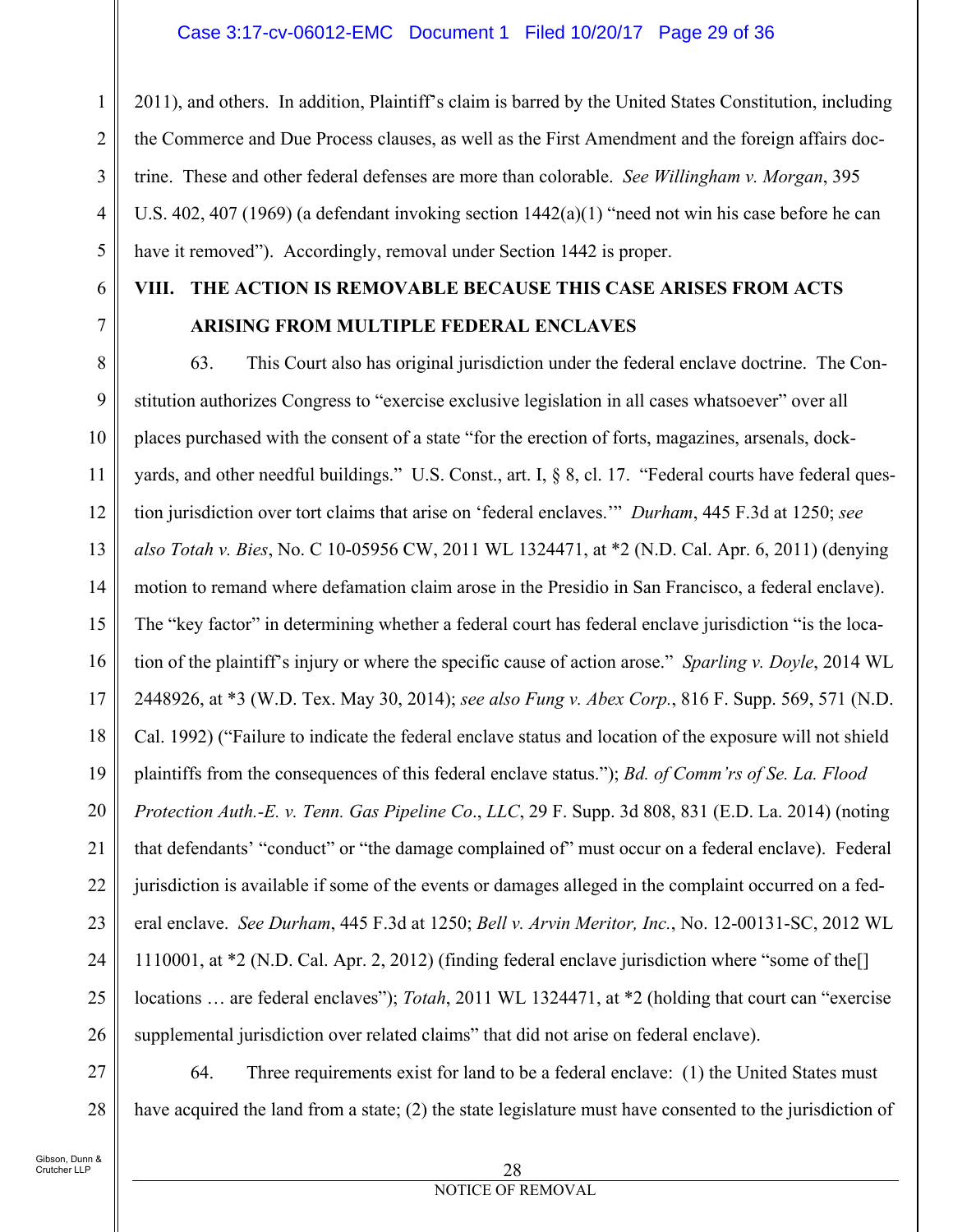the Federal Government; and (3) the United States must have accepted jurisdiction. *Wood v. Am. Crescent Elevator Corp.*, No. 11-397, 2011 WL 1870218, at \*2 (E.D. La. May 16, 2011).

3

4

5

6

8

9

10

11

12

13

14

1

2

7 65. Upon information and belief, the federal government owns federal enclaves in the area where Plaintiff's "damage complained of" allegedly occurs. *Tenn. Gas Pipeline*, 29 F. Supp. 3d at 831. Indeed, Plaintiff broadly alleges injuries to huge swaths of San Francisco, *see* Compl. ¶¶ 85-92, and "[f]ailure to indicate the federal enclave status and location of the exposure will not shield plaintiffs from the consequences of this federal enclave status," *Fung*, 816 F. Supp. at 571. Additionally, it is well established that San Francisco contains federal enclaves, such as the Presidio, federal facilities, and national park areas.3 *See, e.g.*, *Totah v.* Bies, 2011 WL 1324471, at \*2 (N.D. Cal. 2011) (denying motion to remand where claim arose in the Presidio in San Francisco, a federal enclave); *Azhocar v. Coastal Marine Servs., Inc.*, No. 13-cv-155, 2013 WL 2177784, at \*1 (S.D. Cal. May 20, 2013) ("Federal enclaves include 'numerous military bases, federal facilities, and even some national forests and parks.'") (quoting *Allison v. Boeing Laser Tech. Servs.*, 689 F.3d 1234, 1235 (10th Cir. 2012)). As such, federal jurisdiction exists over Plaintiff's claim.

15 16 17 18 19 20 21 22 23 24 66. On information and belief, Defendants (and/or their affiliates, whose activities Plaintiff improperly amalgamates in the Complaint) maintain or maintained oil and gas operations on military bases or other federal enclaves such that the Complaint, which bases the claim on the "cumulative production of fossil fuels over many years" and the "commercial promotion[] of fossil fuels" (Compl. ¶ 10), arises under federal law. *See, e.g*., *Humble Pipe Line Co. v. Waggoner*, 376 U.S. 369, 372 (1964) (noting that the United States exercises exclusive jurisdiction over oil and gas rights within Barksdale Air Force Base in Louisiana); *see also Mississippi River Fuel Corp. v. Cocreham*, 390 F.2d 34, 35 (5th Cir. 1968) (on Barksdale AFB, "the reduction of fugitive oil and gas to possession and ownership[] takes place within the exclusive jurisdiction of the United States"). Indeed, as of 2000, approximately 14% of the National Wildlife Refuge System "had oil or gas activities on

25

26

27

28

 $\overline{a}$ 3 Plaintiff's assertion that it does not "seek abatement with respect to any federal land," Compl. at 39 n.108, is irrelevant. For purposes of removal, the relevant inquiry is whether the events or damages complained of occurred on a federal enclave. *See, e.g.*, *Durham*, 445 F.3d at 1250. The answer to that question can only be in the affirmative for the reasons stated above.

Gibson, Dunn & Crutcher LLP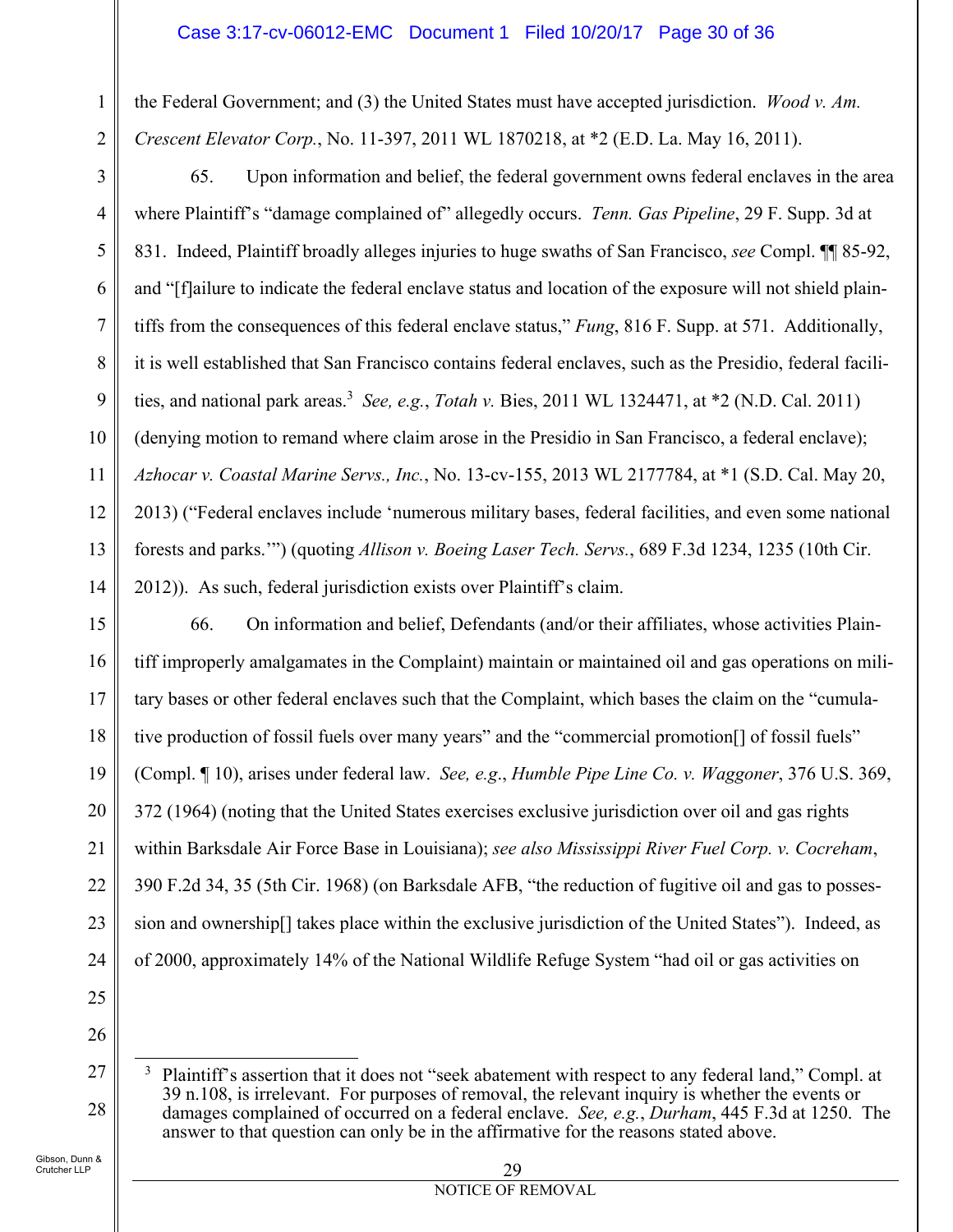#### Case 3:17-cv-06012-EMC Document 1 Filed 10/20/17 Page 31 of 36

1 2 3 4 5 6 7 their land," and these activities were spread across 22 different states. *See* GAO, *U.S. Fish and Wildlife Service: Information on Oil and Gas Activities in the National Wildlife Refuge* (Oct. 30, 2001), *available at* http://www.gao.gov/new.items/d0264r.pdf. Furthermore, Chevron and its predecessor companies for many years engaged in production activities on the Elk Hills Reserve—a strategic oil reserve maintained by the Naval Department—pursuant to a joint operating agreement with the Navy. *See Chevron U.S.A.*, 116 Fed. Cl. at 205. Pursuant to that agreement, Standard Oil "operat[ed] the lands of Navy and Standard in the Reserve." Ex. H at 4.

# **IX. THE ACTION IS REMOVABLE UNDER THE BANKRUPTCY REMOVAL STAT-UTE**

10 11 12 13 14 15 16 17 18 19 20 21 22 23 24 25 26 27 28 67. The Bankruptcy Removal Statute allows removal of "any claim or cause of action in a civil action other than a proceeding before the United States Tax Court or a civil action by a governmental unit to enforce such governmental unit's police or regulatory power, to the district court for the district where such civil action is pending, if such district court has jurisdiction of such claim or cause of action under section 1334 of this title." 28 U.S.C. § 1452(a). Section 1334, in turn, provides that "the district courts shall have original but not exclusive jurisdiction of all civil proceedings, arising under Title 11, or arising in or related to cases under title 11" of the United States Code. 28 U.S.C. § 1334(b). The Ninth Circuit has emphasized that "'related to' jurisdiction is very broad, including nearly every matter directly or indirectly related to the bankruptcy." *Sasson v. Sokoloff (In re Sasson)*, 424 F.3d 864, 868 (9th Cir. 2005). An action is thus "related to" a bankruptcy case if it "could conceivably have any effect on the estate being administered in bankruptcy." *PDG Arcos, LLC*, 436 F. App'x at 742 (quoting *In re Feitz*, 852 F.2d 455, 457 (9th Cir. 1988)). Where a Chapter 11 plan has been confirmed, there must be a "close nexus" between the post-confirmation case and the bankruptcy plan for related-to jurisdiction to exist. *In re Pegasus Gold Corp*., 394 F.3d 1189, 1194 (9th Cir. 2005) (citing *In re Resorts Int'l, Inc*., 372 F.3d 154, 166-67 (3d Cir. 2004)). "[A] close nexus exists between a post-confirmation matter and a closed bankruptcy proceeding sufficient to support jurisdiction when the matter 'affect[s] the interpretation, implementation, consummation, execution, or administration of the confirmed plan.'" *In re Wilshire Courtyard*, 729 F.3d 1279, 1289 (9th Cir. 2013) (quoting *Pegasus Gold*, 394 F.3d at 1194).

8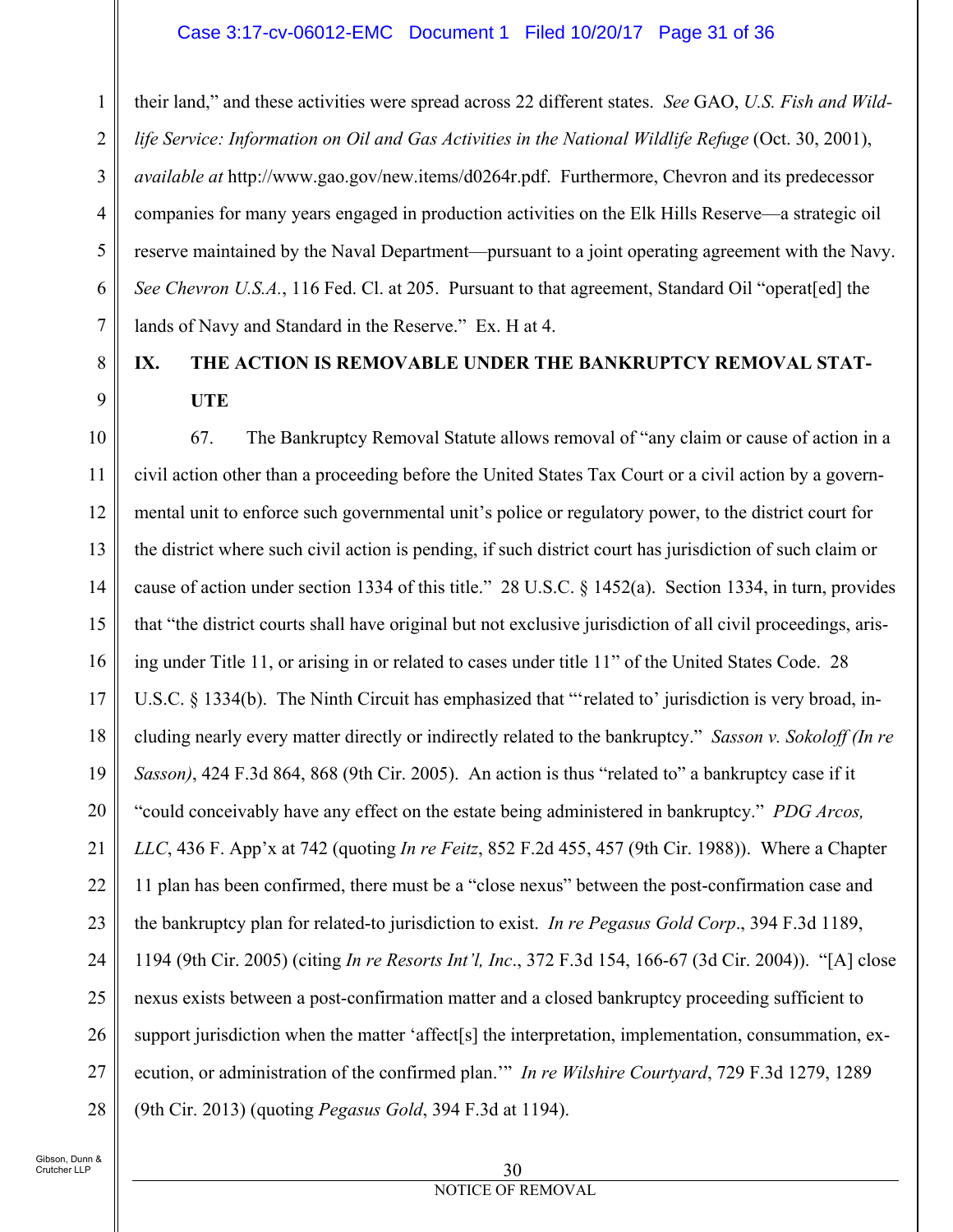### Case 3:17-cv-06012-EMC Document 1 Filed 10/20/17 Page 32 of 36

1 2 3 4 5 6 7 8 9 10 11 12 68. Plaintiff's claim is purportedly predicated on historical activities of Defendants, including predecessor companies, subsidiaries, and companies that Defendants may have acquired or with which they may have merged, as well as numerous unnamed but now bankrupt entities. Indeed, Plaintiff explicitly alleges that "[e]ach Defendant, directly *and through its subsidiaries*, substantially participates in the process by which raw crude oil is extracted from the ground, refined into fossil fuel products and delivered, marketed, and sold to California residents for use." Compl. ¶ 32 (emphasis added); *see also id*. ¶¶ 17, 20, 23, 26, 29 (alleging that Defendants are "responsible for [their] subsidiaries' past and current production and promotion of fossil fuel products").<sup>4</sup> Because there are hundreds of non-joined necessary and indispensable parties, there are many other Title 11 cases that may be related. Accordingly, Plaintiff's broad claim has the required "close nexus" with Chapter 11 plans to support federal jurisdiction. *Wilshire Courtyard*, 729 F.3d at 1289; *see also In re Dow Corning Corp.*, 86 F.3d 482, 493-94 (6th Cir. 1996).

13 14 15 16 17 18 19 20 21 22 23 24 69. As just one example, one of Chevron's current subsidiaries, Texaco Inc., filed for bankruptcy in 1987. *In re Texaco Inc.*, 87 B 20142 (Bankr. S.D.N.Y. 1987). The Chapter 11 plan, which was confirmed in 1988, bars certain claims against Texaco arising prior to March 15, 1988. *Id.* Dkt. 1743.<sup>5</sup> Plaintiff's Complaint alleges that Texaco, as well as unnamed Chevron "predecessors" and "subsidiaries," engaged in culpable conduct prior to March 15, 1988, and it attributes this conduct to defendant "Chevron." *See* Compl. ¶ 20 ("Defendant Chevron is responsible for its subsidiaries' past and current production and promotion of fossil fuel products."); *id.* ¶ 58 (alleging that "[a]t all relevant times, Defendants, their corporate predecessors and/or their operating subsidiaries over which they exercise substantial control, have been members of the API"); *id.*  $\sqrt{\frac{60(a)}{n}}$ 1980, . . . scientists and executives from Texaco (a predecessor to Chevron)" attended an API meeting). Plaintiff's claim against Chevron thus is at least partially barred by Texaco's confirmed Chapter 11 plan to the extent that the claims relate to Texaco's conduct prior to 1988. Accordingly, even

25

26

27

28

#### 31 NOTICE OF REMOVAL

 $\overline{a}$ <sup>4</sup> To the extent Plaintiff seeks to hold Defendants liable for the conduct of their subsidiaries, affiliates or other related entities, such attempts are improper. *See, e.g., Gustavson v. Wrigley Sales Co.*, 961 F. Supp. 2d 1100, 1132 (N.D. Cal. 2013) (holding that "parent-subsidiary relationship . . . is an insufficient basis, standing alone, for holding [parent] liable for [subsidiary's] con $div's$ .

There are pending motions to reopen Texaco's bankruptcy case, which motions are being actively litigated in the Bankruptcy Court. *See id*. Dkt. 3923.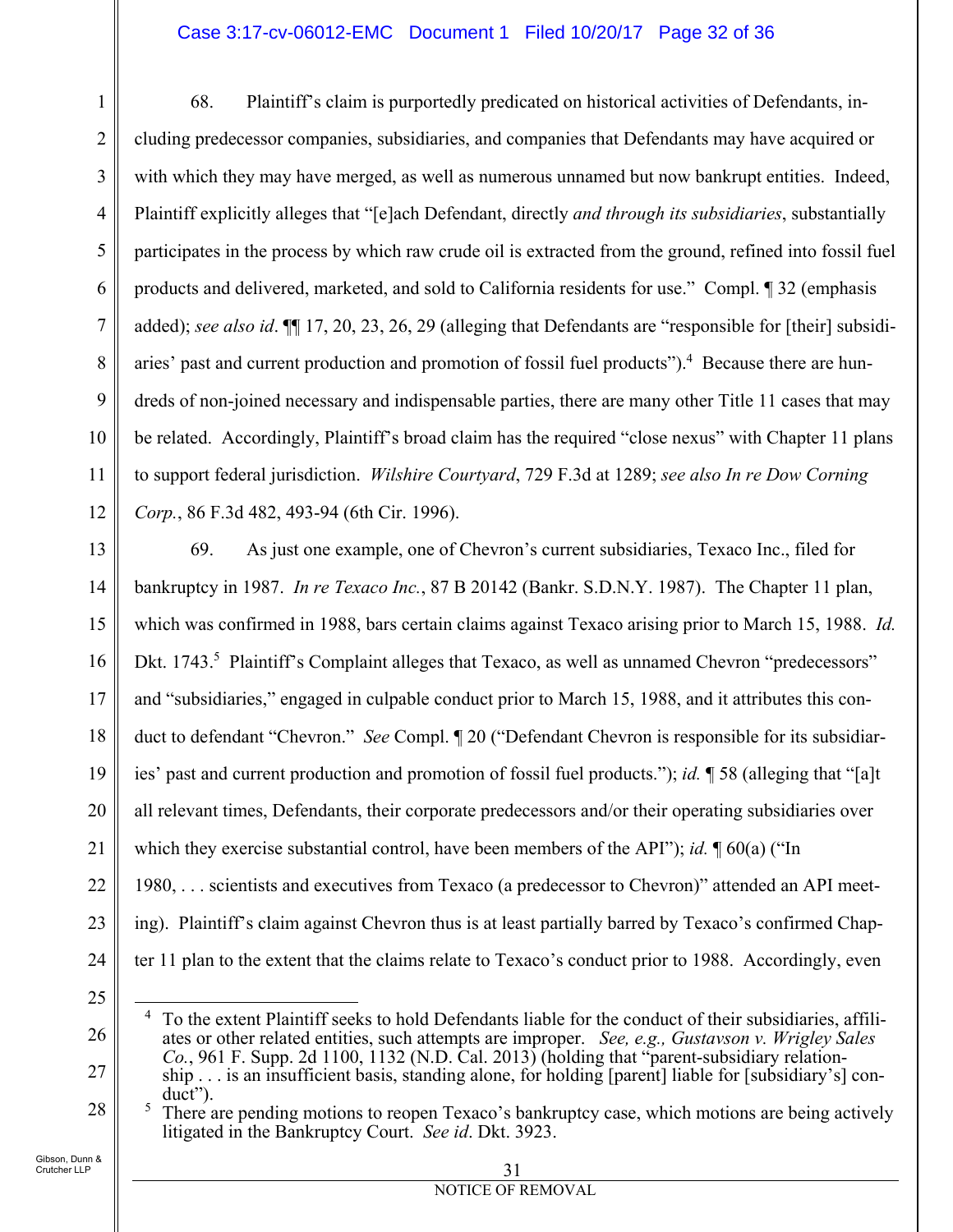### Case 3:17-cv-06012-EMC Document 1 Filed 10/20/17 Page 33 of 36

though Texaco's Chapter 11 plan has been confirmed and consummated, Plaintiff's claim has a "close nexus" to the plan to support federal jurisdiction. *See Wilshire Courtyard*, 729 F.3d at 1292- 93 (federal court had "'related to' subject matter jurisdiction under the *Pegasus Gold* test despite the fact that the Plan transactions have been long since consummated").

1

2

3

4

5

6

7

8

9

10

11

12

13

14

15

16

17

18

19

20

21

22

23

24

25

26

27

28

### **X. THIS COURT HAS JURISDICTION AND REMOVAL IS PROPER**

70. Based on the foregoing allegations from the Complaint, this Court has original jurisdiction over this action under 28 U.S.C. § 1331. Accordingly, removal of this action is proper under 28 U.S.C. §§ 1334, 1441, 1442, 1452, and 1446, as well as 43 U.S.C. § 1349(b).

71. The United States District Court for the Northern District of California is the appropriate venue for removal pursuant to 28 U.S.C. § 1441(a) because it embraces the place where Plaintiff originally filed this case, in the Superior Court of California for the County of San Francisco. *See* 28 U.S.C. § 84(a); 28 U.S.C. § 1441(a). Pursuant to Local Rule 3-2(d), the action should be assigned to either the San Francisco or Oakland divisions of this Court.

72. All defendants that have been properly joined and served (or purported to be served) join in the removal of the action. 28 U.S.C.  $\S$  1446(b)(2)(A). Pursuant to 28 U.S.C.  $\S$  1446(a), a copy of all process, pleadings, and orders served (or purported to be served) on Defendants is attached as Exhibits A-E to the Thomson Declaration.

73. Upon filing this Notice of Removal, Defendants will furnish written notice to Plaintiff's counsel, and will file and serve a copy of this Notice with the Clerk of the Superior Court of California for the County of San Francisco, pursuant to 28 U.S.C. § 1446(d).

Accordingly, Defendants remove to this Court the above action pending against them in the Superior Court of California for the County of San Francisco.

Respectfully submitted,

Dated: October 20, 2017 GIBSON, DUNN & CRUTCHER LLP

 By: */s/ Theodore J. Boutrous, Jr.*  Theodore J. Boutrous, Jr.

GIBSON, DUNN & CRUTCHER LLP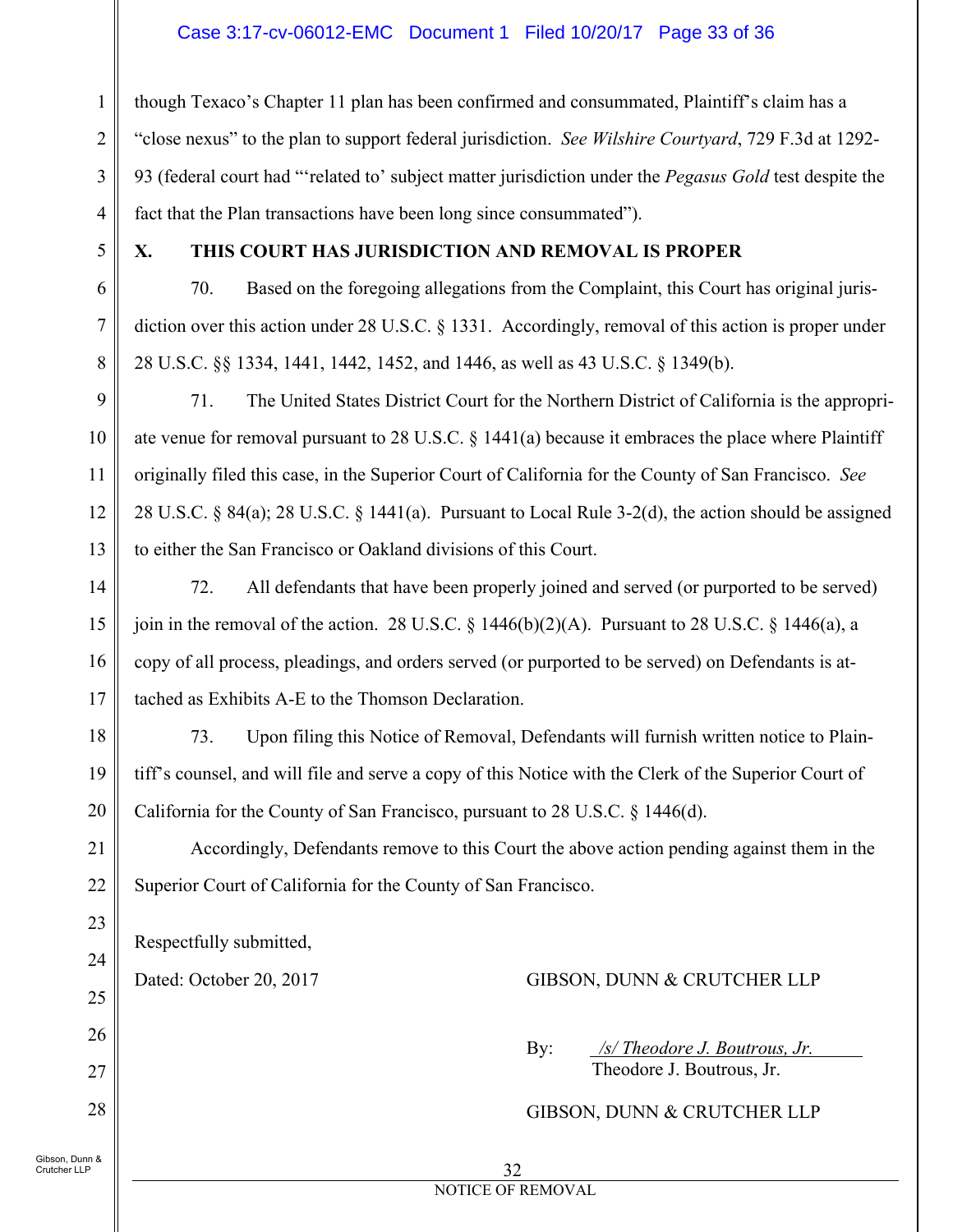|                                                                                                                                                                                                              | Case 3:17-cv-06012-EMC  Document 1  Filed 10/20/17  Page 34  of 36                                                                                                                                                                                                                                                                                                                                                                                                                                                                                                                                                                                                  |                                                                                                                                                                                                                                                                                                                                                                                                                                                                                                                                                                                                                                                                                                                                                                                                                                                                                                                                                                                                                                       |
|--------------------------------------------------------------------------------------------------------------------------------------------------------------------------------------------------------------|---------------------------------------------------------------------------------------------------------------------------------------------------------------------------------------------------------------------------------------------------------------------------------------------------------------------------------------------------------------------------------------------------------------------------------------------------------------------------------------------------------------------------------------------------------------------------------------------------------------------------------------------------------------------|---------------------------------------------------------------------------------------------------------------------------------------------------------------------------------------------------------------------------------------------------------------------------------------------------------------------------------------------------------------------------------------------------------------------------------------------------------------------------------------------------------------------------------------------------------------------------------------------------------------------------------------------------------------------------------------------------------------------------------------------------------------------------------------------------------------------------------------------------------------------------------------------------------------------------------------------------------------------------------------------------------------------------------------|
| $\mathbf 1$<br>$\overline{2}$<br>3<br>$\overline{4}$<br>5<br>6<br>$\overline{7}$<br>8<br>9<br>10<br>11<br>12<br>13<br>14<br>15<br>16<br>17<br>18<br>19<br>20<br>21<br>22<br>23<br>24<br>25<br>26<br>27<br>28 | By: **/s/ Jonathan W. Hughes<br>Jonathan W. Hughes (SBN 186829)<br>ARNOLD & PORTER KAYE SCHOLER<br><b>LLP</b><br>Three Embarcadero Center, 10th Floor<br>San Francisco, California 94111-4024<br>Telephone: (415) 471-3100<br>Facsimile: (415) 471-3400<br>E-mail: jonathan.hughes@apks.com<br>Matthew T. Heartney (SBN 123516)<br>John D. Lombardo (SBN 187142)<br>ARNOLD & PORTER KAYE SCHOLER<br><b>LLP</b><br>777 South Figueroa Street, 44th Floor<br>Los Angeles, California 90017-5844<br>Telephone: (213) 243-4000<br>Facsimile: (213) 243-4199<br>E-mail: matthew.heartney@apks.com<br>E-mail: john.lombardo@apks.com<br>Attorneys for Defendant BP P.L.C. | By: **/s/ Herbert J. Stern<br>Herbert J. Stern ( <i>pro hac vice</i> forthcoming)<br>Joel M. Silverstein (pro hac vice forthcoming)<br>STERN & KILCULLEN, LLC<br>325 Columbia Turnpike, Suite 110<br>P.O. Box 992<br>Florham Park, NJ 07932-0992<br>Telephone: (973) 535-1900<br>Facsimile: (973) 535-9664<br>E-mail: hstern@sgklaw.com<br>jsilverstein@sgklaw.com<br>By: $**$ /s/ Neal S. Manne<br>Neal S. Manne (SBN 94101)<br>Johnny W. Carter (pro hac vice forthcoming)<br>Erica Harris (pro hac vice forthcoming)<br><b>SUSMAN GODFREY LLP</b><br>1000 Louisiana, Suite 5100<br>Houston, TX 77002<br>Telephone: (713) 651-9366<br>Facsimile: (713) 654-6666<br>E-mail: nmanne@susmangodfrey.com<br>jcarter@susmangodfrey.com<br>eharris@susmangodfrey.com<br>Steven Shepard (pro hac vice forthcoming)<br><b>SUSMAN GODFREY LLP</b><br>1301 Avenue of the Americas<br>$32nd$ Floor<br>New York, NY 10019<br>Telephone: (212) 336-8330<br>E-mail: sshepard@susmangodfrey.com<br>Attorneys for Defendant Chevron Corpora-<br>tion |
| Gibson, Dunn &<br>Crutcher LLP                                                                                                                                                                               | 33<br>NOTICE OF REMOVAL                                                                                                                                                                                                                                                                                                                                                                                                                                                                                                                                                                                                                                             |                                                                                                                                                                                                                                                                                                                                                                                                                                                                                                                                                                                                                                                                                                                                                                                                                                                                                                                                                                                                                                       |
|                                                                                                                                                                                                              |                                                                                                                                                                                                                                                                                                                                                                                                                                                                                                                                                                                                                                                                     |                                                                                                                                                                                                                                                                                                                                                                                                                                                                                                                                                                                                                                                                                                                                                                                                                                                                                                                                                                                                                                       |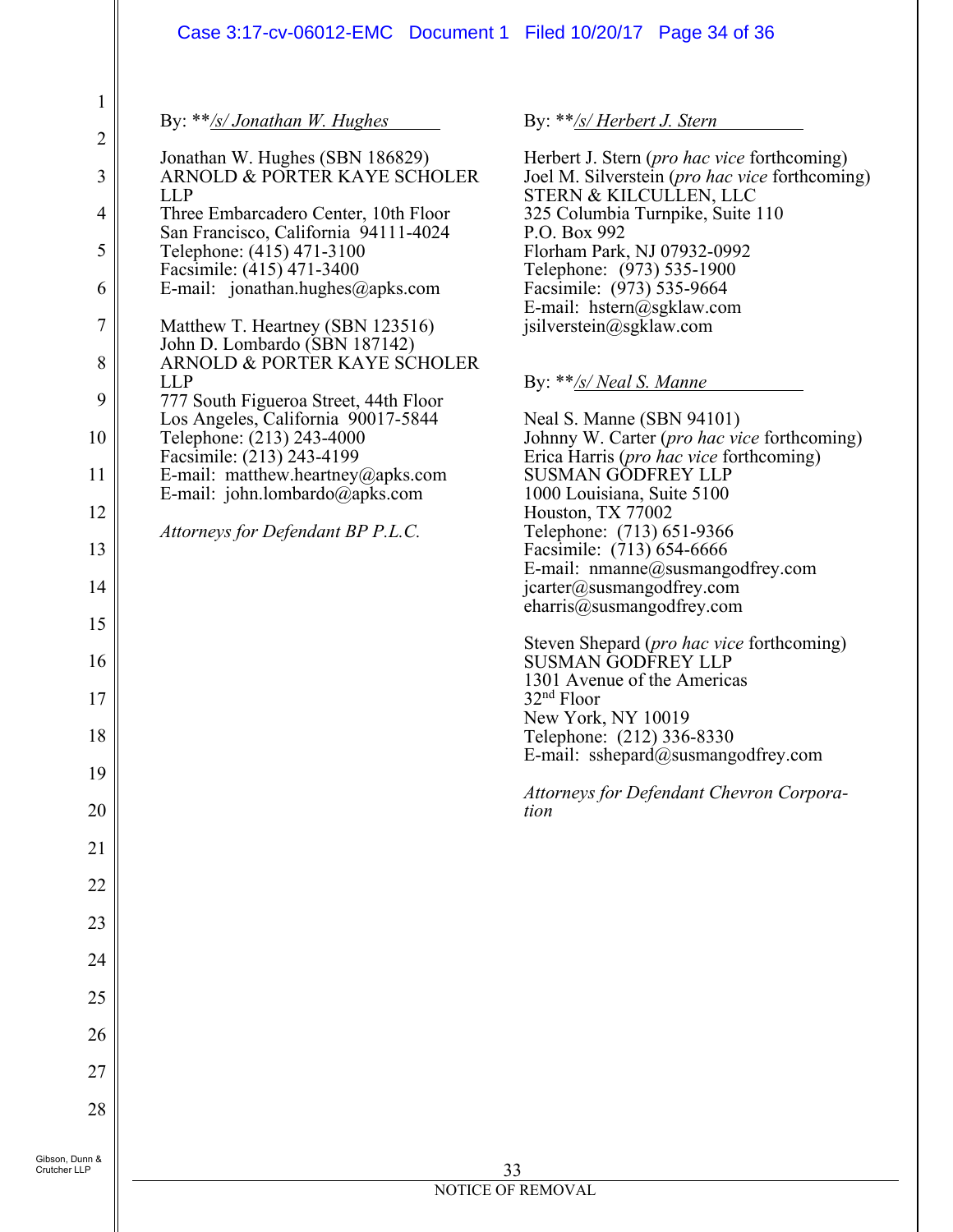|                | Case 3:17-cv-06012-EMC Document 1 Filed 10/20/17 Page 35 of 36  |                                                                   |
|----------------|-----------------------------------------------------------------|-------------------------------------------------------------------|
| 1              | By: **/s/ Megan R. Nishikawa                                    | By: **/s/ Dawn Sestito                                            |
| $\overline{2}$ | Megan R. Nishikawa (SBN 271670)                                 | M. Randall Oppenheimer (SBN 77649)                                |
| $\overline{3}$ | KING & SPALDING LLP<br>101 Second Street, Suite 2300            | Dawn Sestito (SBN 214011)<br>O'MELVENY & MYERS LLP                |
| 4              | San Francisco, California 94105<br>Telephone: (415) 318-1200    | 400 South Hope Street<br>Los Angeles, California 90071-2899       |
| 5              | Facsimile: (415) 318-1300<br>Email: mnishikawa@kslaw.com        | Telephone: (213) 430-6000<br>Facsimile: (213) 430-6407            |
| 6              | Tracie J. Renfroe ( <i>pro hac vice</i> forthcoming)            | E-Mail: roppenheimer@omm.com<br>E-Mail: dsestito@omm.com          |
| $\overline{7}$ | Carol M. Wood (pro hac vice forthcoming)<br>KING & SPALDING LLP | Theodore V. Wells, Jr. (pro hac vice forth-                       |
| 8              | 1100 Louisiana Street, Suite 4000<br>Houston, Texas 77002       | coming)<br>Daniel J. Toal (pro hac vice forthcoming)              |
| 9              | Telephone: (713) 751-3200<br>Facsimile: (713) 751-3290          | Jaren E. Janghorbani (pro hac vice forthcom-                      |
|                | Email: cwood@kslaw.com                                          | ing)<br>PAUL, WEISS, RIFKIND, WHARTON &                           |
| 10             | Justin A. Torres (pro hac vice forthcoming)                     | <b>GARRISON LLP</b><br>1285 Avenue of the Americas                |
| 11             | KING & SPALDING LLP<br>1700 Pennsylvania Avenue, NW             | New York, New York 10019-6064<br>Telephone: (212) 373-3000        |
| 12             | Suite 200<br>Washington, DC 20006-4707                          | Facsimile: (212) 757-3990<br>E-Mail: twells@paulweiss.com         |
| 13             | Telephone: (202) 737 0500<br>Facsimile: (202) 626 3737          | E-Mail: dtoal@paulweiss.com<br>E-Mail: jjanghorbani@paulweiss.com |
| 14             | Email: jtorres@kslaw.com                                        |                                                                   |
| 15             | Attorneys for Defendant<br>CONOCOPHILLIPS COMPANY               | Attorneys for Defendant<br>EXXON MOBIL CORPORATION                |
| 16             |                                                                 |                                                                   |
| $17$           |                                                                 |                                                                   |
| 18             |                                                                 |                                                                   |
| 19             |                                                                 |                                                                   |
| 20             |                                                                 |                                                                   |
| 21             |                                                                 |                                                                   |
| 22             |                                                                 |                                                                   |
| 23             |                                                                 |                                                                   |
| 24             |                                                                 |                                                                   |
| 25             |                                                                 |                                                                   |
| 26             |                                                                 |                                                                   |
| 27             |                                                                 |                                                                   |
| 28             |                                                                 |                                                                   |
| Gibson, Dunn & |                                                                 |                                                                   |
| Crutcher LLP   |                                                                 | 34<br><b>NOTICE OF REMOVAL</b>                                    |
|                |                                                                 |                                                                   |